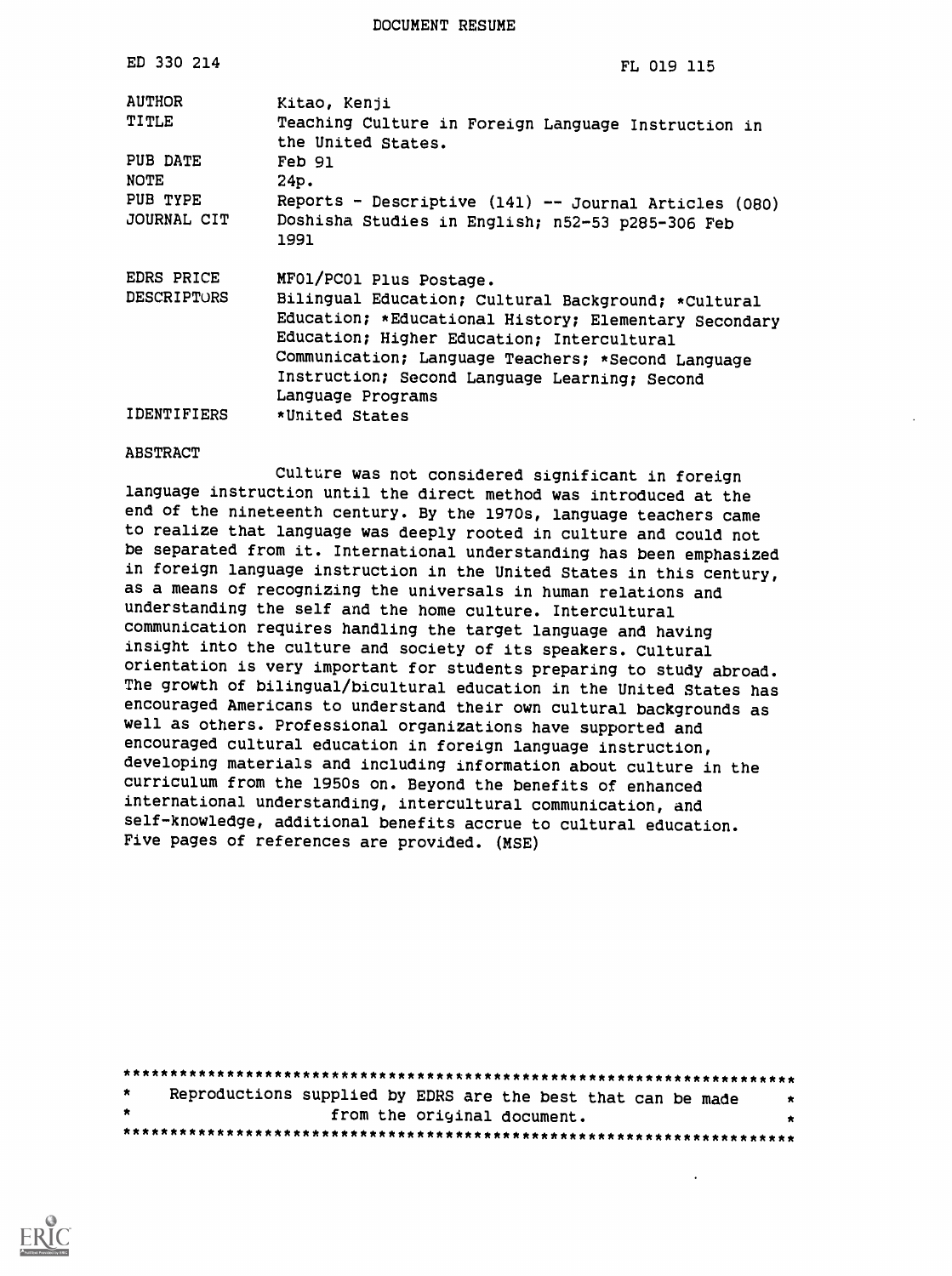『同志社大学英語英文学研究』52・53合併号(1991年2月)

# Teaching Culture in Foreign Language Instruction in the United States

Kenji Kitao

"PERMISSION TO REPRODUCE THIS MATERIAL HAS BEEN GRANTED BY

TO THE EDUCATIONAL RESOURCES INFORMATION CENTER (ERIC)."

U.S. DEPARTMENT Of EDUCATION Office of Educational Research and Improvement EDUCATIONAL RESOURCES INFOR∷∕ATION<br>CENTER (ERIC)

This document has been reproduced as received from the person or organization originating it

r Minor changes have been made to improve reproduction quality

Points of view or opinions slated in this docu ment do not necessarily represent official OERI pOSition or policy

Pauson for charding ordering to su New York of Central College the practice and controlling that a The official and the company the Charles County of Canada and Canada advance formation

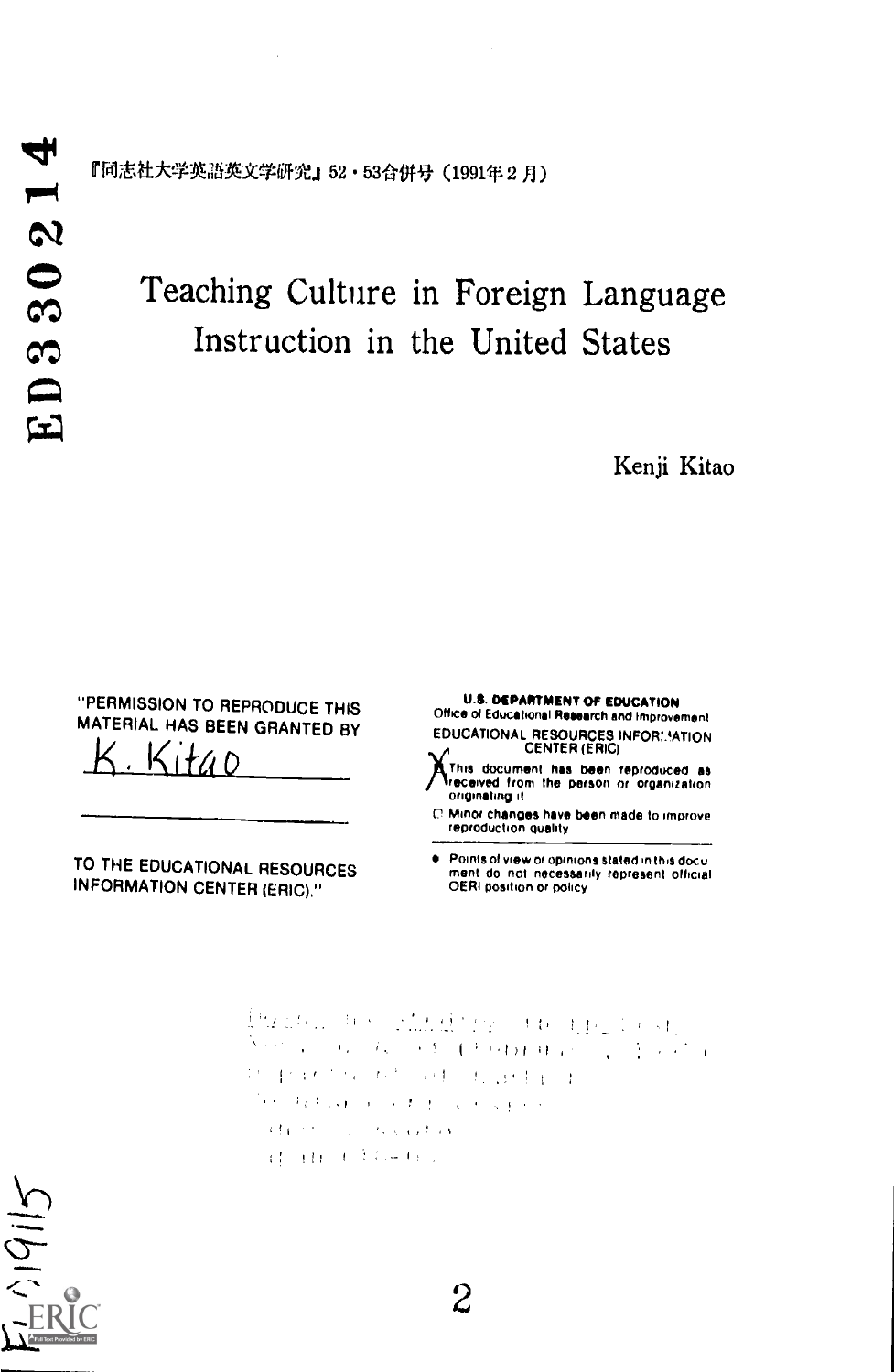## Teaching Culture in Foreign Language Instruction in the United States

Kenji Kitao

## Introduction

Teaching culture has been considered important in foreign language instruction for almost a century. Jespersen (1904) stated that learning about the culture of another country is the highest purpose of language teaching. However, it was not until more recent years that teaching culture in language courses has been widely emphasized. In the 1970s, teaching culture was one of two important trends that developed in foreign language instruction, the other being individualization of language instruction (Lafayette, 1975a). The theme of the 1975 Central States Conference was "New Challenges, New Opportunities: Foreign Languages in a Multi-Ethnic Society" (Lafayette, 1975b), and teaching culture drew much attention at the 1979 Teachers of English to Speakers of Other Languages (TESOL) Conference (Kitao, 1979).

In spite of this interest, teaching culture was not developed well enough in English language instruction in the 1970s (Kitao, 1977). In order to learn from the successes and the mistakes of the past, it is useful to consider the teaching of culture in language instruction in the United States. In this paper, <sup>I</sup> will review the teaching of culture and its related fields through publications until the end of the 1970s.

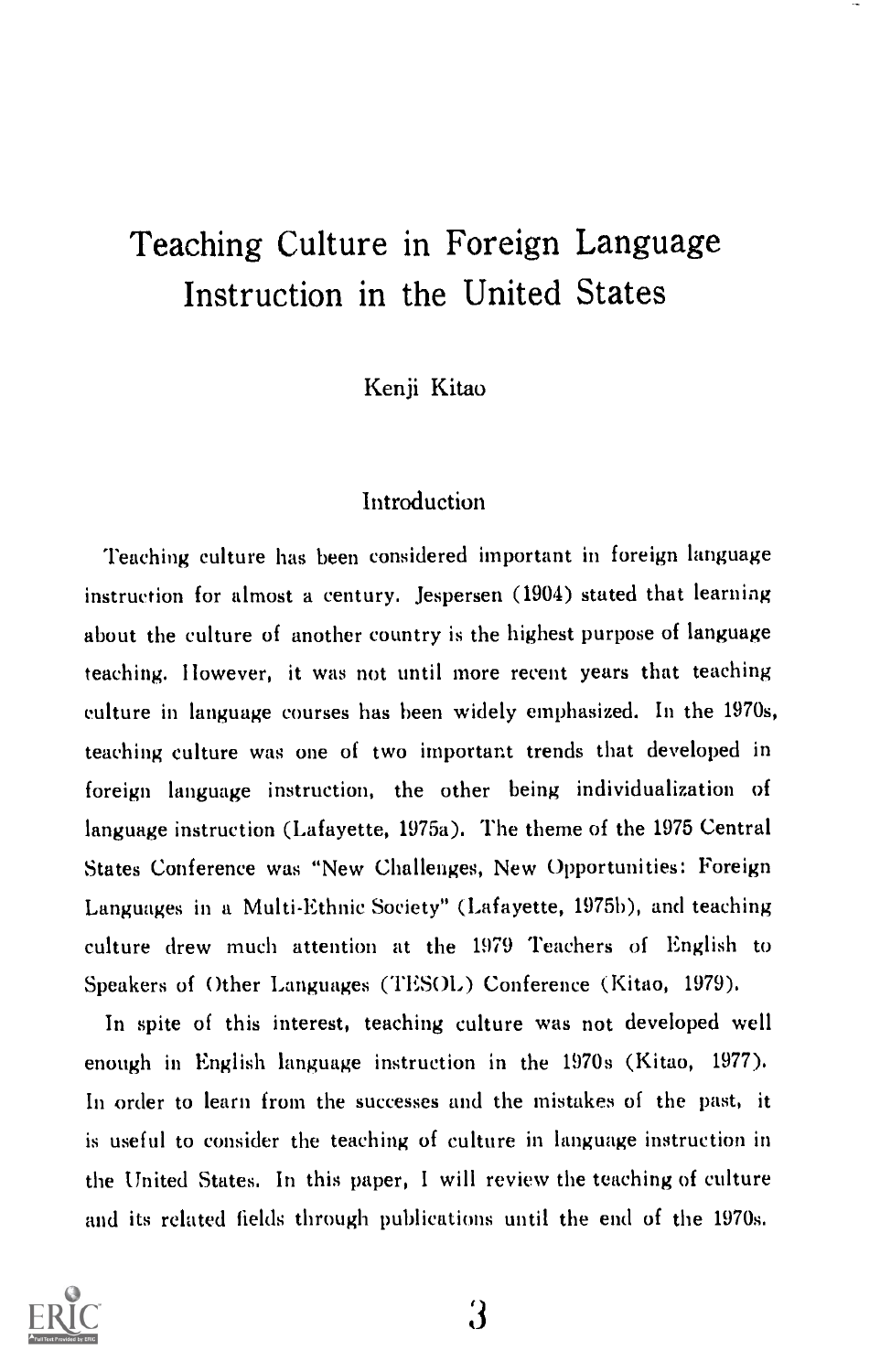1 will discuss the background of teaching culture, movements of foreign language instruction, and benefits of teaching culture.

## Background of Teaching Culture in the United States

The discussion of the background of teaching culture in foreign language instruction in the United States can be divided into two areas: teaching culture as part of foreign language instruction and bilingual/bicultural education. The former includes three areas: '1) understanding the target language, 2) international understanding, that is, understanding the speakers of the target language, their countries, and their cultures, and 3) intercultural communication, that is, communicating with native speakers of that language.

#### Understanding Target Languages

Culture was not considered significant in foreign language instruction until the direct method was introduced at the end of the nineteenth century (Lafayette, 1975c), but culture did not play an important role even then. Language teachers began emphasizing culture after linguists and cultural anthropologists made the relationships between language and culture clearer with the development of structural linguistics. Sapir (1970) stated that it is not possible to understand even a simple poem without understanding culture  $-$  the whole life of the community and its overtones. Based on writings such as these, language teachers came to realize that language was deeply rooted in culture and could not be separated from it. ln vocabulary, for example, similar words in different languages have different meanings and nuances, IIowever, language learners tended to just substitute a word in L1 for a similar

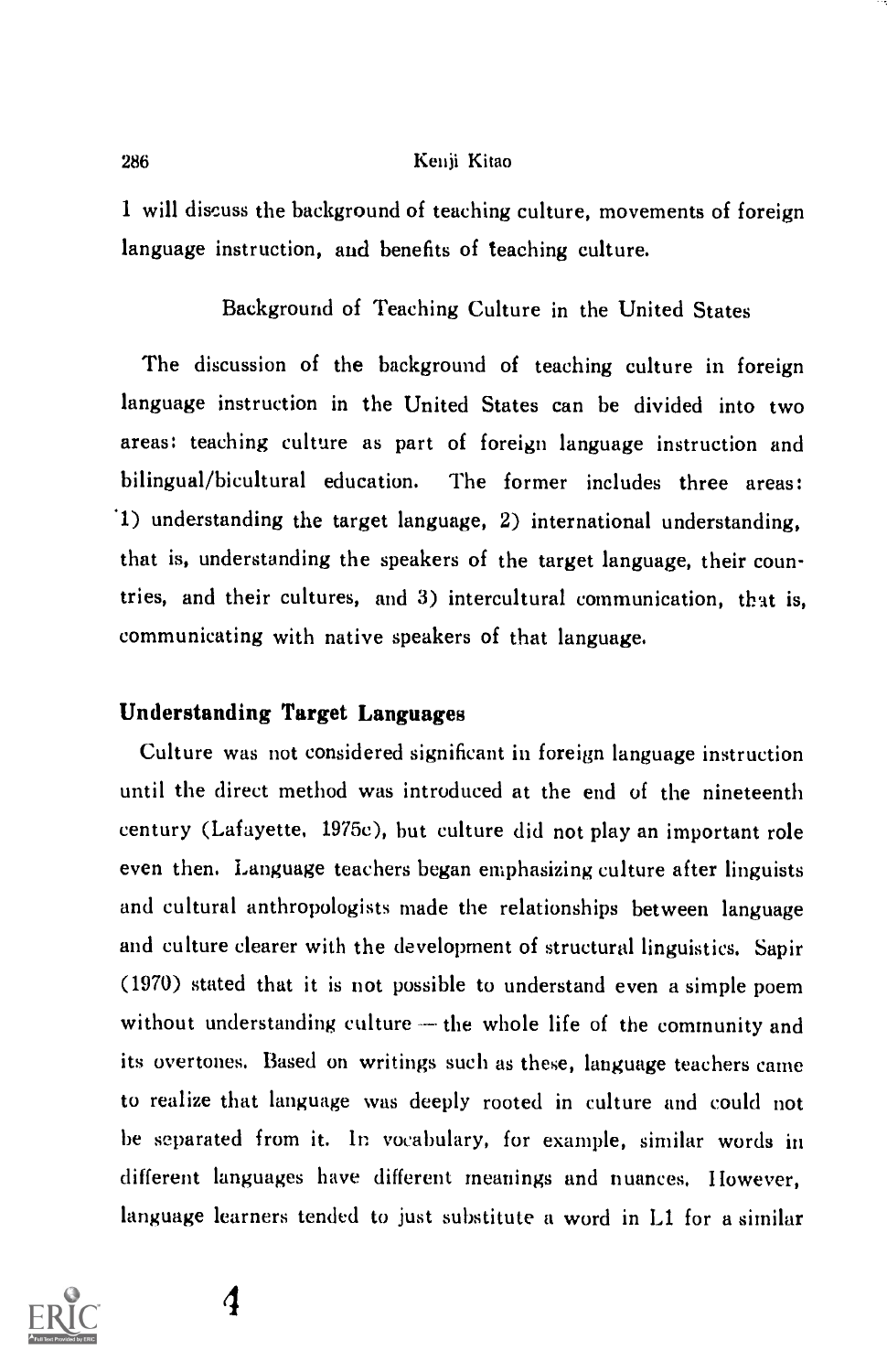Teaching Culture in Foreign Language Instruction in the United States <sup>287</sup> word in L2, as if words could be treated like mathematical symbols (Gritner, 1969).

Culture also influences grammar. For example, the task of learning pronouns in Spanish involves "feelings" that are culturally associated with each pronoun (the politeness, groupness, the ego, etc.) (Morain, 1970). Plural and singular forms in English are not only a matter of numbering but also of the world view of English-speaking people, and students of English who do not understand th's world view cannot learn them easily. Each pronoun in Japanese is associated with complex vertical human relations, and it is not possible to learn them without understanding Japanese culture. It is useful to present the cultural foundation for grammar simultaneously with structure so that the students get the necessary insight into the ways that the grammatical forms reflect cultural values and world views (Bourgeacq, 1970).

Since the development of the oral method, systematic study of grammar and drills of sentence patterns have assisted learners in learning to use sentence patterns. However, when using drills based only on language that do not take semantic meanings into account, learners do not focus on meaning at all. They may continue to misunderstand vocabulary, grammar and meaning until they learn something of the culture of the target language. Without understanding cultural meanings, it is not possible to understand language as its native speakers do, no matter how well they can manipulate the vocabulary and grammatical forms of the language.

## International Understanding

International understanding has been emphasized in foreign language

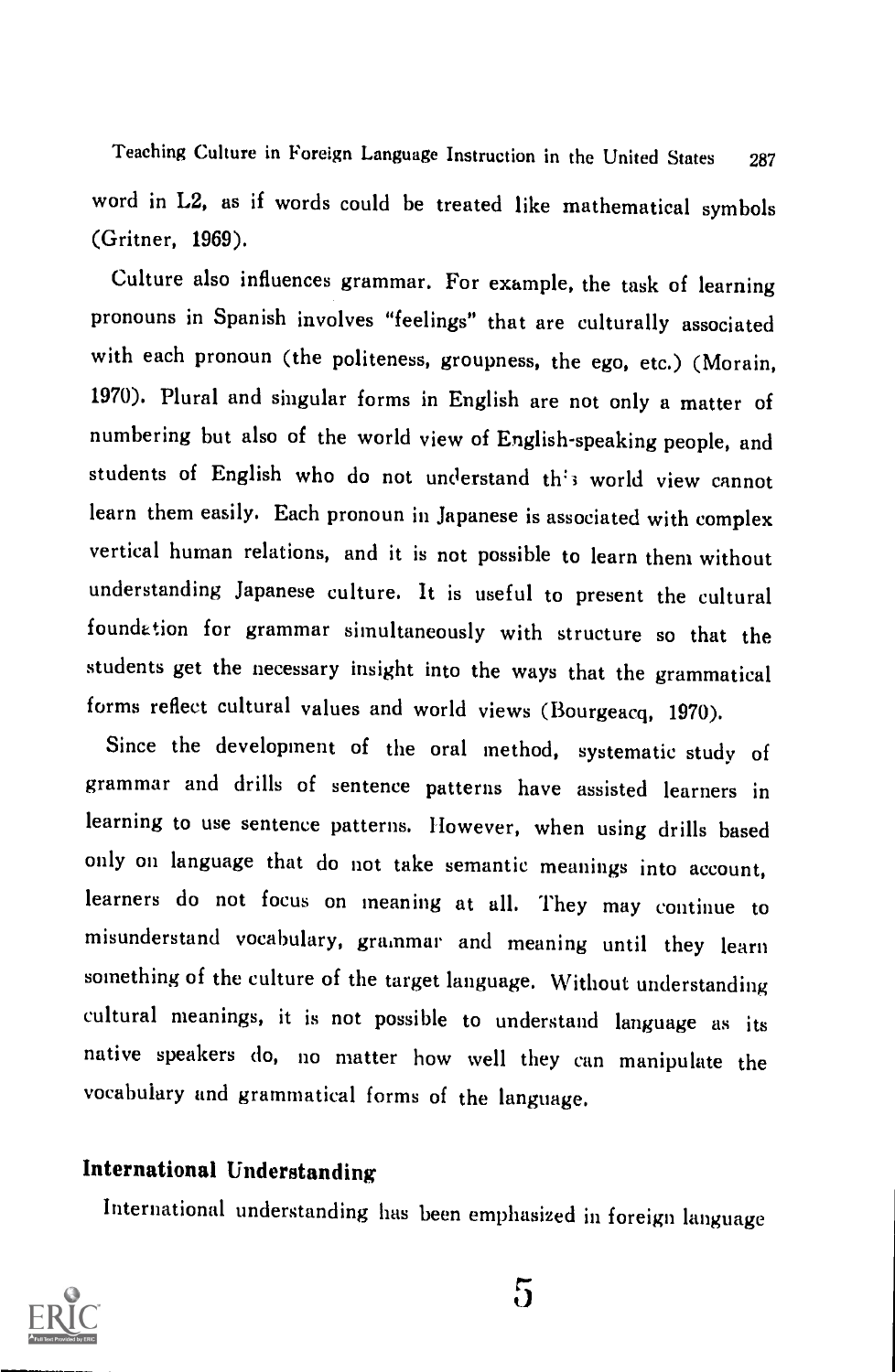instruction in the United States in this century. The Secondary Education Board, Milton, Massachusetts (1948) emphasized the importance of international understanding in 1933 when they declared that one of the practical values of foreign-language study included was "the breaking down of the barriers of the provincialism and the building up of the spirit of international understanding and friendliness, leading toward world peace" (p. 104). In 1956, the Modern Language Association policy pointed out three contributions of foreign language teaching, two of which were experiences with foreign culture and information about foreign culture, both of which contribute to international understanding (M. L. A., 1956). Kirch (1970, p. 414) stated "... it (foreign-language study) has the potential to liberate the monocultural individual from his provincialism and to make him tolerant of other viewpoints, beliefs and ways of life."

Beaujour (1969) defines the purpose of foreign language education as true understanding. The purpose of this true understanding is to avoid hating, despising, and misunderstanding.

International understanding was the center of foreign language education in the late 1960s. Two of the three trends Banathy (1974) found in publications in 1968 were international understanding through the study of foreign languages and emphasis on the important role of culture. Also, one of the goals set by a working committee at the Northeast Conference in 1968 was that foreign language learners reach the stage of being able to cope well with foreign culture (Banathy, 1974).

International understanding was emphasized as one of goals of foreign language education for a half century in the field of foreign

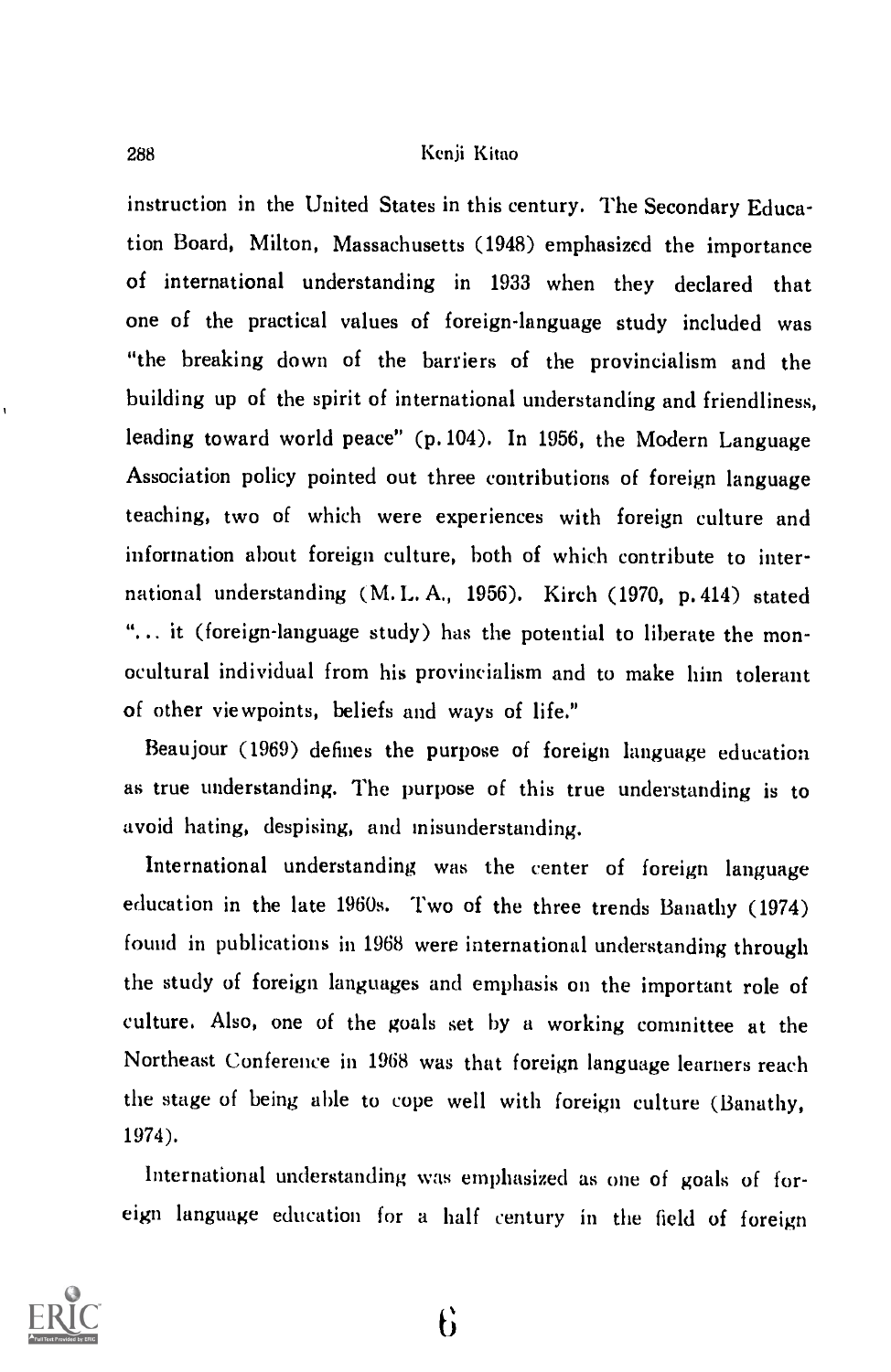Teaching Culture in Foreign Language Instruction in the United States 289 language education in the United States. Studying a foreign language in the United States came to include the study of the cultures of the people who speak that language. Edgerton (1971) and Morain (1970) emphasized that foreign language learners should understand themselves and be broad minded toward people from different languages and cultures. The working committees of the Northeast Conference on the Teaching of Foreign Languages 1970 advocated helping foreign language learners recognize universals in human relations (Jursi, 1970). In addition, the students' understanding of self and of the students' own culture came to be emphasized, too.

## Intercultural Communication

Understanding language alone is not sufficient for good intercultural communication. Cultural aspects of language and the cultural backgrounds of speakers of that language have to be understood as well. Seelye  $(1968, p. 43)$  argued that

since the basic aim of a language class is to have the students learn to communicate in the foreign language, it is obvious that if fairly common emotions and thoughts cannot be understood apart from their cultural referents, then these referents must be taught in the language classroom, and that some interesting examples of difficulties in cross-cultural communication that arise from ignorance of the target culture are recounted in several articles.

Nostrand (1967) stated that in addition to native language skills, intercultural communication requires the ability to handle the target language and some insight into the culture and society of speakers of that language.

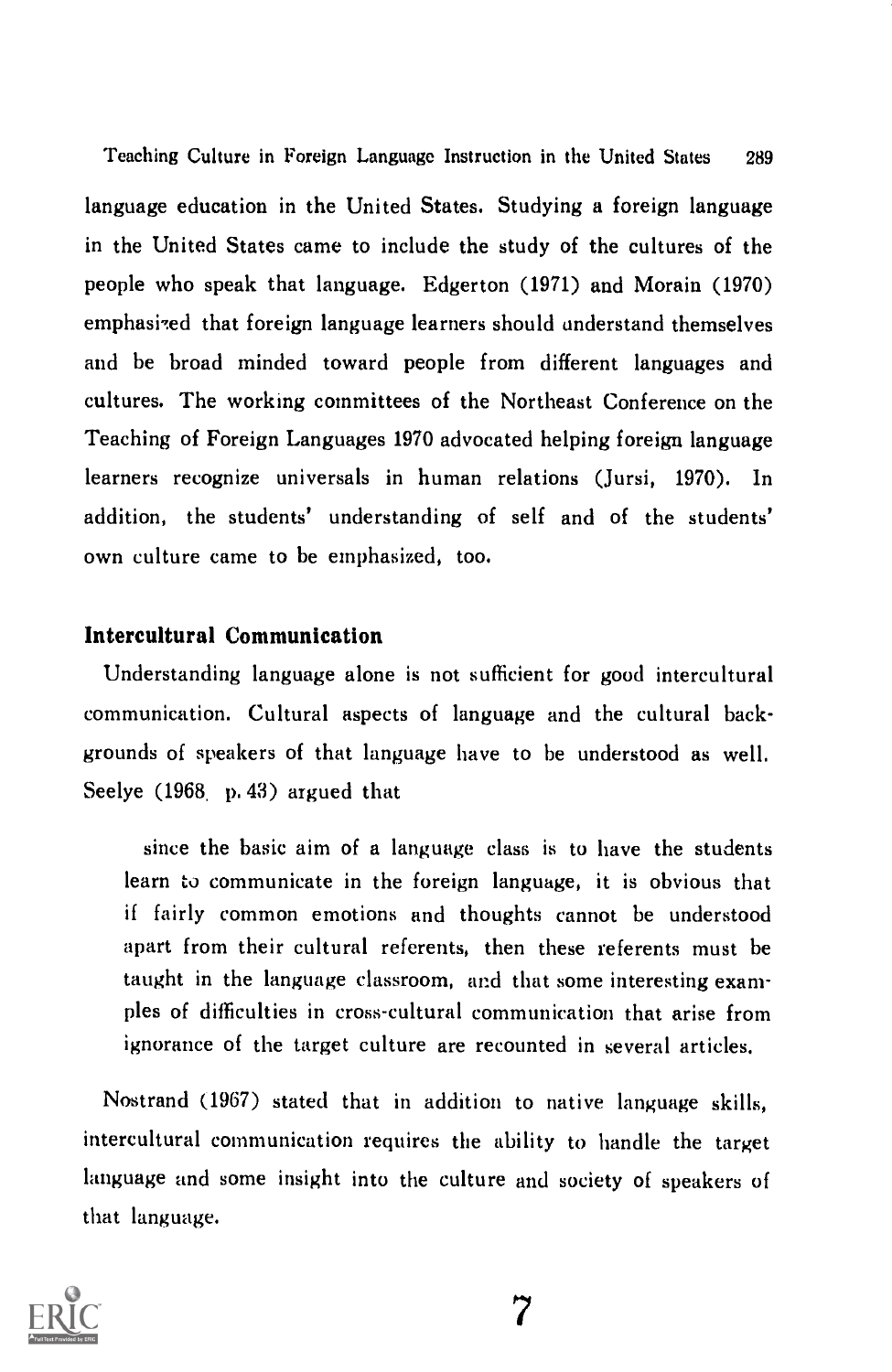During World War II, American soldiers were sent overseas and encountered speakers of other languages with different cultural backgrounds, and cultural differences became more important. One purpose of the Army Specialized Training Program was to decrease the cultural gaps between Americans and their enemies (Kelly, 1969).

In order to achieve the goal of increased international understanding, Fries (1945, p. 58) stated:

He (a learner) can, however, set himself the task of attaining as complete a realization as possible of the common situations in which the language operates for the native speaker. To do so... he must be really interested in the details of the whole lifeexperience of the people.

After World War II, Americans encountered people from different cultures more frequently, and teaching culture was emphasized more. However, many Americans studied abroad without much preparation in the 1960s, and by the end of the 1960s, foreign language teachers recognized lack of orientation programs for study abroad as being a problem. Foreign language teachers in those days did not teach their students how to cope with new situations in foreign countries (Bourque, 1974).

Orientation is very important for students planning to study abroad. Raymond C. Clark, the director of the master's program at the School for International Training, argued for the necessity of orientation programs for study abroad and pointed out that there were not enough orientation programs for study abroad in the United States (Bourque, 1474). Many foreign language teachers came to realize that knowledge



 $\mathbf{\ddot{o}}$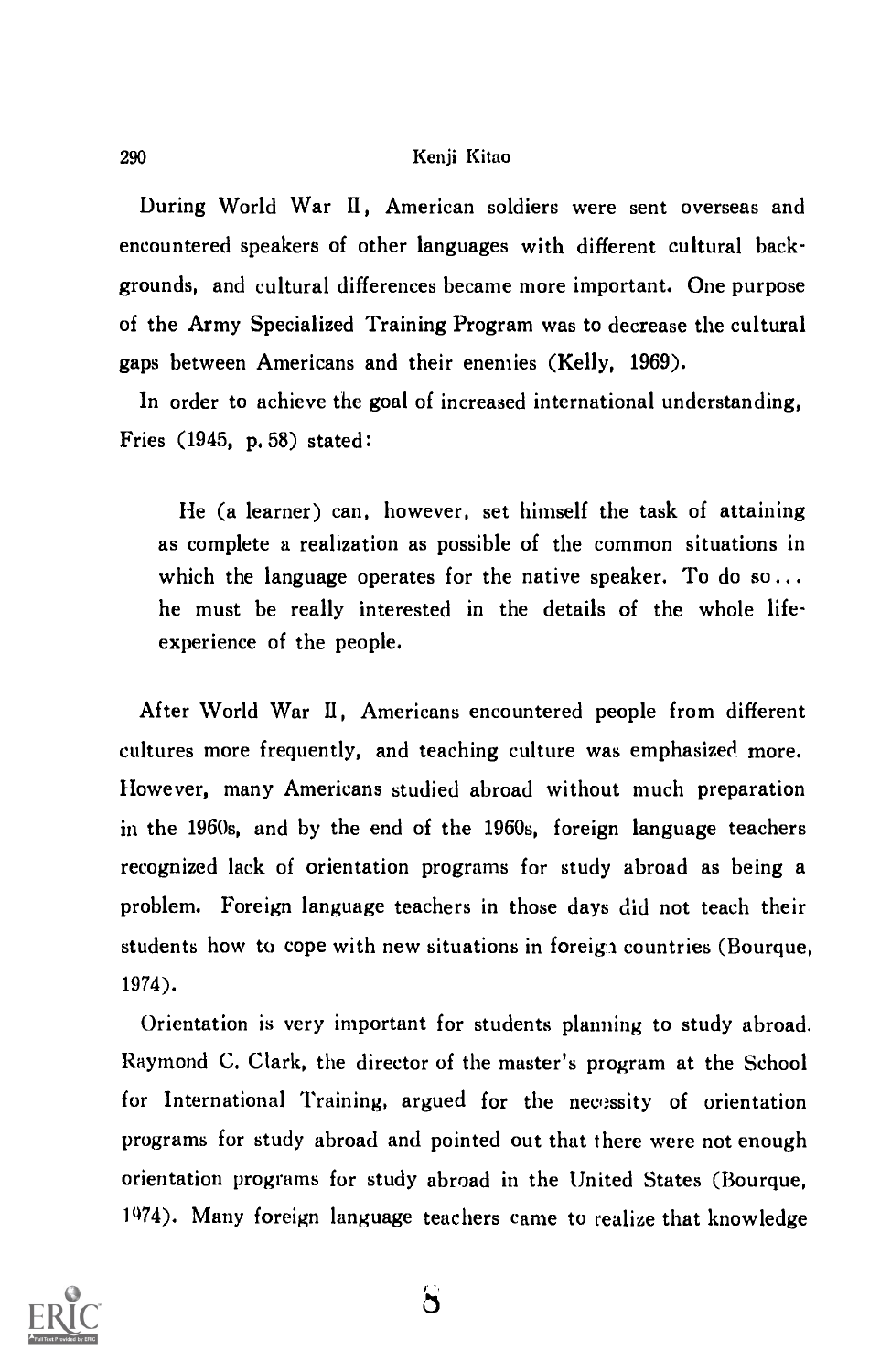Teaching Culture in Foreign Language Instruction in the United States <sup>291</sup> of language and knowledge of culture were both necessary before going abroad (Bourque, 1974), At the fifth seminar at Sandanona, professional people and laypeople concerned with study abroad advocated orientation programs as the key to the success in studying abroad (Windows on the World, 1973), Clark states the importance of orientation programs as follows :

... predeparture orientation/language period is more effective than a sudden and total immersion in a foreign culture, particularly for those students who are undertaking their first foreign experience or who are bound for "different" culture (Bourque, 1974, p. 343).

It has been shown that orientations decrease problems related to study and living in foreign countries. Students in Maryland experienced little culture shock and few intercultural problems as a result of <sup>a</sup> one-year orientation (Bourque, 1974). Wallach (1973) reported on semester-long programs of culture orientation at the University of Wisconsin at Green Bay that acted as preparation for a trip abroad the following semester, The programs, which covered such countries as Britain, France, Germany, the USSR, and Spanish-speaking South American countries, included preparation for actual cross-cultural experience, exaruination of stereotypes and prejudices as well as attitudes and other intangibles of culture, In addition, students were encouraged to explore their own interests within the context of the target culture. This arrangement worked very effectively, and students benefited from the program and their experience abroad. They demonstrated a more international outlook with greater understanding of the target culture and they understood themselves better, showed more self-confidence,

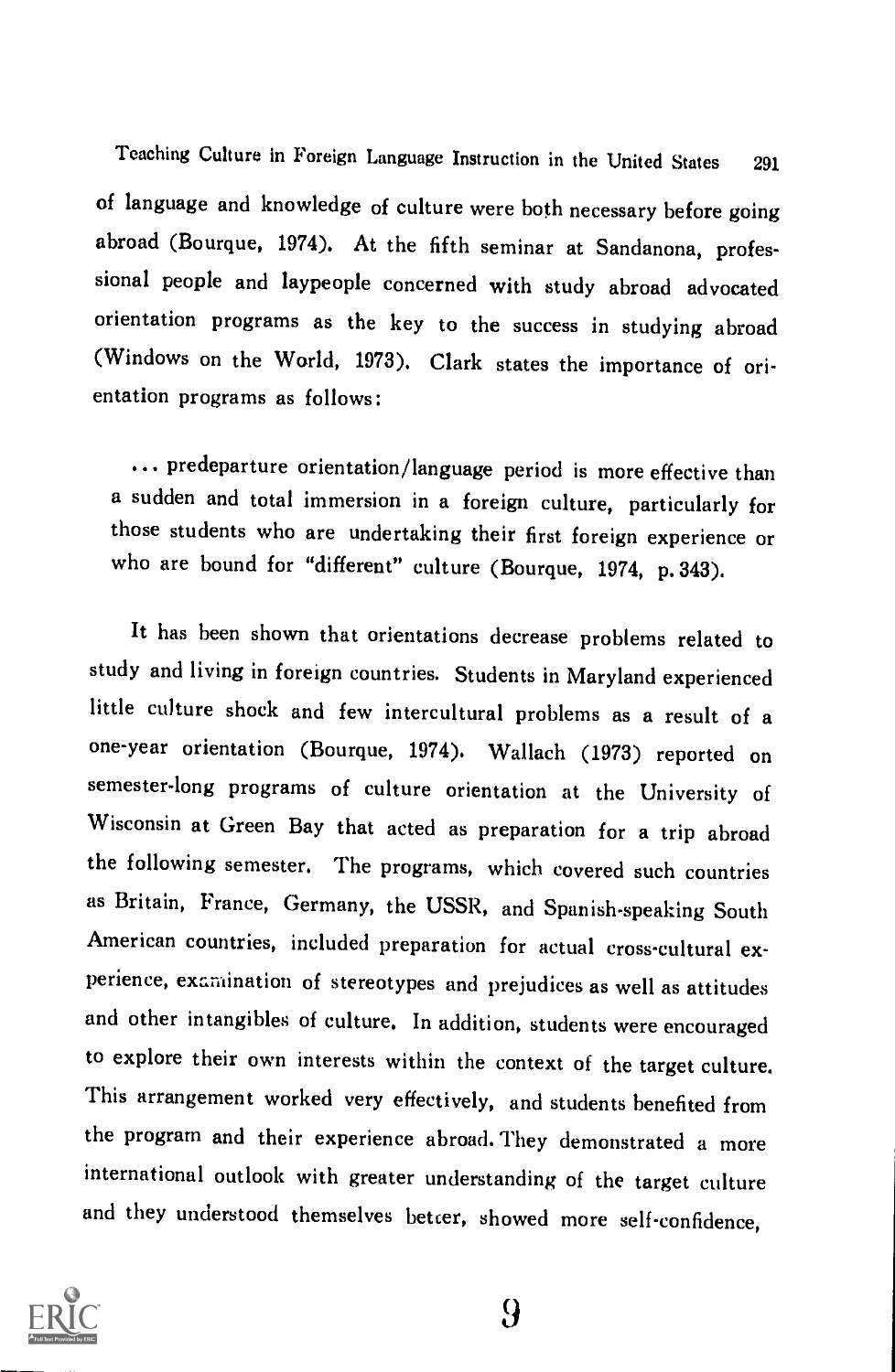and had increased motivation for foreign language study. Language proficiency was improved greatly in a three-week intensive orientation held by the Experiment of International Living and the Peace Corps in 1971 (Bourque, 1974).

By the end of the 1970s, predeparture orientations were believed to be necessary for students going abroad, and most study abroad programs held orientations using professionals. Teaching culture became more common with increase of necessity of intercultural communication.

### Bilingual/Bicultural Education

Another important trend in language teaching in the United States in the 1960s was that the teaching of culture was emphasized not only fox understanding the target language, international understanding and intercultural communication but also for helping Americans understand. each other. This new movement encouraged Americans to understand their own individual backgrounds rather than to just think of themselves as Americans in a "melting pot." This movement was particularly popular in the 1970s. In 1967, the bilingual act was passed and since then bilingual education has been emphasized. The same trend can be seen in TESOL (Kitao, 1974; Ilazumi, 1974; Morito, 1975; Otani, 1976; Kitao, 1976).

## Trends in Foreign Language Instruction

I will discuss teaching culture in foreign language instruction from the viewpoint of 1) professional organizations of language teaching and activities of professionals in language teaching, 2) foreign language teachers, 3) teaching materials, and 4) foreign language programs.

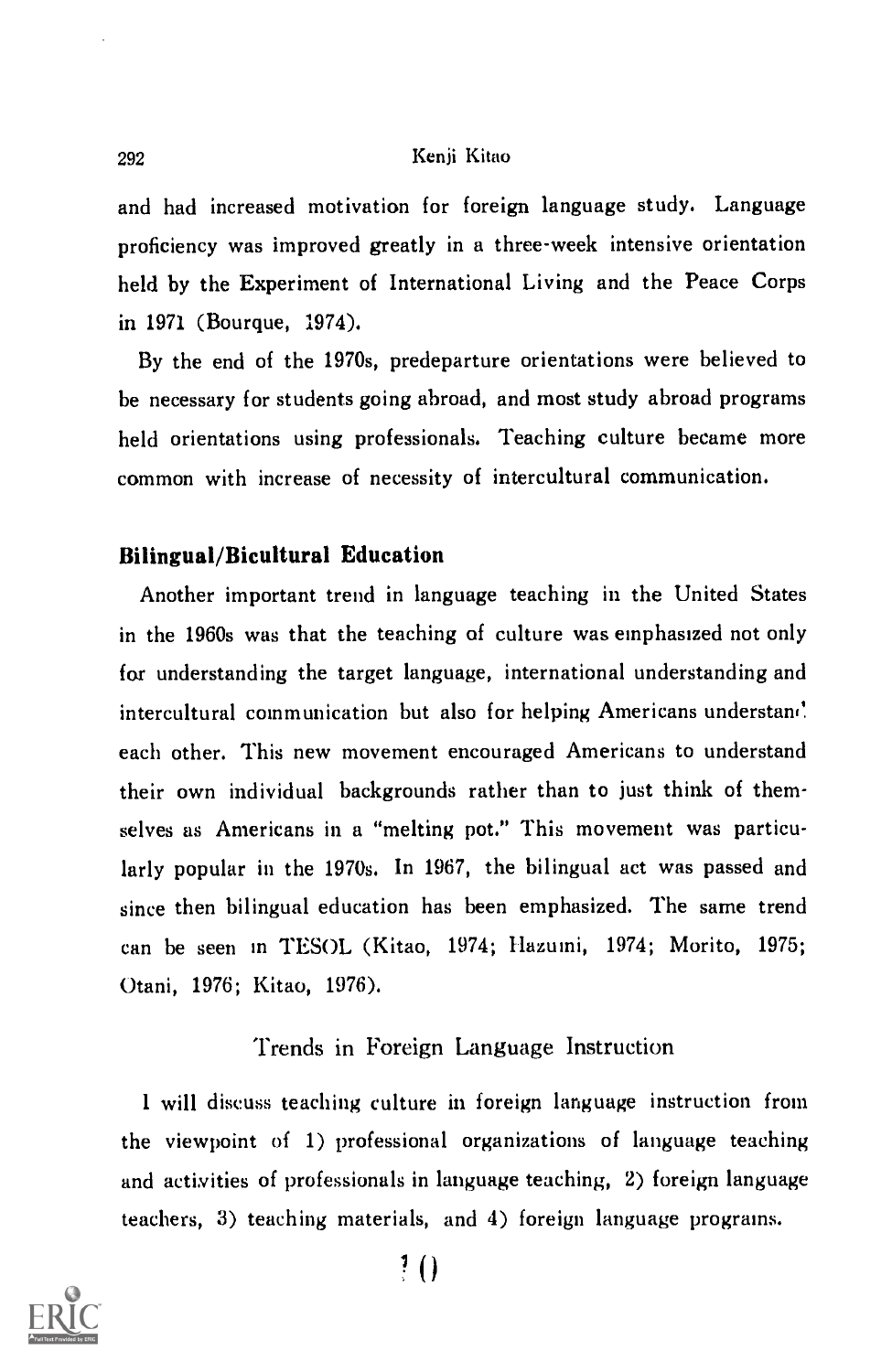## Professional Organizations of Language Teaching and Activities of Professionals in Language Teaching

Dewey (1897/1968) was already arguing for the importance of the social aspects of language in language instruction as far back as the late 19th century. However, teaching culture was not emphasized in foreign language instruction until after Woald War II. Some teachers came to realize that they have to teach culture, because without culture, they were just teaching meaningless symbols or symbols to which students attached the wrong meanings (Georgetown University, 1951). In 1953, a new idea of the benefit of teaching culture  $-$  that teaching culture contributed to general and liberal education - was introduced by the M. L. A. (Modern Language Association, 1953).

Thus the importance of teaching culture was widely recognized and, in fact, foreign language teachers' major argument related to culture in the 1950s and 1960s was the best definition of culture (Seelye, 1975). Many different definitions were proposed. Kroeber and Kluckhohn (1954) examined 300 definitions of culture.

Teaching culture was emphasized more and more in the 1960s. In 1960, the Northeast Conference of Teaching of Modern Languages invited both linguists and anthropologists, proposed a definition of culture, and clarified the role that it should play in language teaching. Their recommendations caused many language teachers to reappraise what they had been teaching as culture and extend it beyond factual data (Meras, 1964). One of the three objectives of this discipline was "cultural insight and awareness." In a book published in the same period, Rivers (1968) set six classes of objectives in the teaching of foreign language, and she included two concerning culture. Brooks

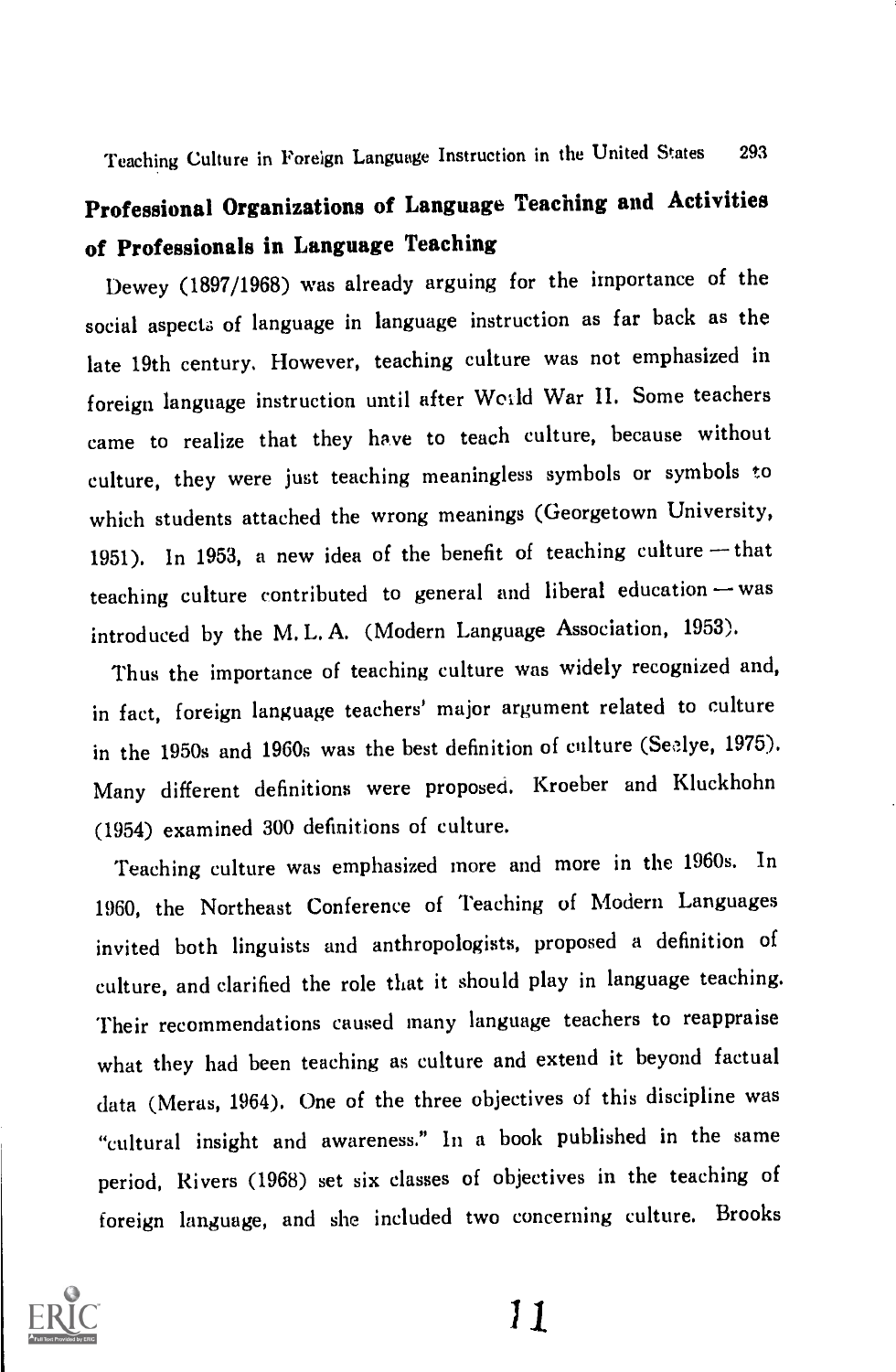(1966) depicted the discipline at that time as "a vigorous adolescent who has left home to start out on his own and is seeking a star to hitch his wagon to" (p. 71).

For the most part, culture taught as part of language teaching was "Culture with a big C," which includes such areas as art and literature. Brooks (1968) argued for the importance of "culture with a small c," which includes information about everyday life and the emphasis of teaching culture in foreign language instruction was changed from "Culture with a big C" to "culture with a small c" (Lafayette, 1975c). The profession of language education considered the importance of "culture with a small c" in the late 1960s and the early 1970s. Professionals also needed to consider what to teach in the area of culture and how to teach and test it (Morain, 1970). Brooks (1964) listed 64 items of culture that he felt were important to teach. A committee of the Pacific Northwest Conference on Foreign Language Teaching held in 1968 presented cultural items to teach at each level (Nostrand, 1968).

Three techniques for teaching culture, "culture assimilators" (Piedler, Mitchelle & Triandis, 1971), "culture capsules" (Taylor & Sorensen, 1961), and "culture clusters" (Meade & Morain, 1973) were introduced. These, however, were only techniques. They were not integrated programs, and they did not include guidelines about what should be taught, in what order cultural items should be presented, etc.

Upshur (1966), Seelye (1968), Nostrand (1974), and Clark (1972) made proposals about what should be tested in relation o cultural awareness and considered techniques for testing it. However, no stardurd culture test bad been made by the end of the 1970s. Seelye ex-

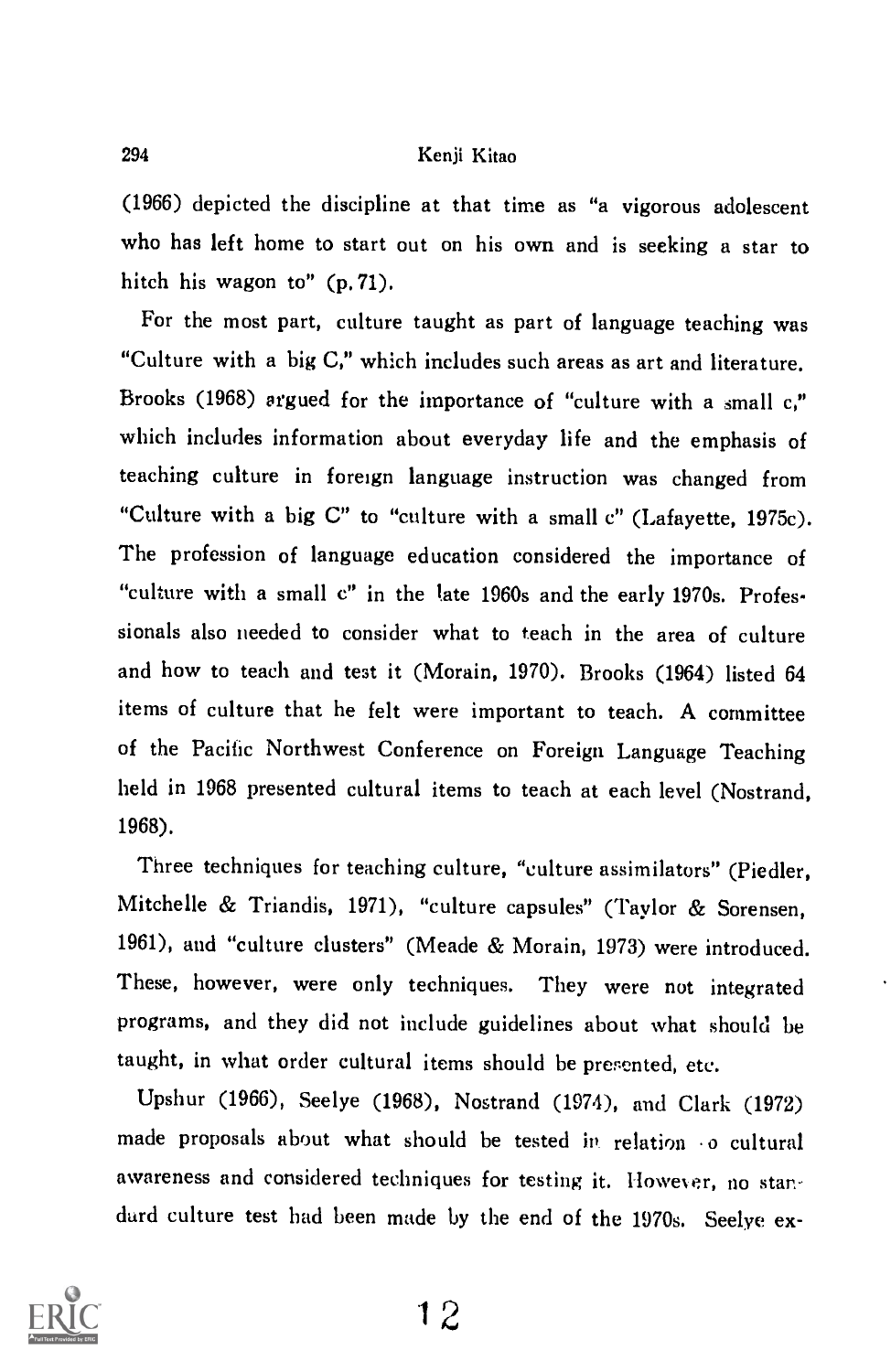Teaching Culture in Foreign Language Instruction in the United States 295 amined six standard Spanish tests in 1969 and found that must test items were related to "Culture with a big C."

Thus the importance of teaching culture in foreign language instruction was recognized and was one of eight trends of foreign language instruction around 1970. Cultural aspects of foreign languages received more attention (Clark, 1972). The theme of the 1972 Northeast Conference was "culture in langu..ge" (Clark, 1972) and the theme of the 1975 Central States Conference was "culture," and it is clear that "culture" was one of two areas which were developed in the first half of the 1970s.

## Foreign Language Teachers

The importance of teaching culture in foreign language instruction was discussed by professional people from the 1950s, but many foreign language teachers wondered whether they should teach culture in their foreign language classes (Morain, 1970). Rivers (1968) argued that foreign language teachers were not trained to teach culture. By 1968, foreign language teachers recognized that teaching culture was important in foreign language instruction, but they did not have adequate training to do so (Seelye, 1968). Since teachers did not get enough training in the teaching of culture, the Seattle Symposium, held in 1971, reported to the profession that master's programs should equally include culvire, language training, linguistics, and language teaching methodology (Altman, 1971).

Foreign language teachers recognized the necessity of teaching culture by the 1960s. However they were not adequately trained to do so. They argued for better training for teachers.

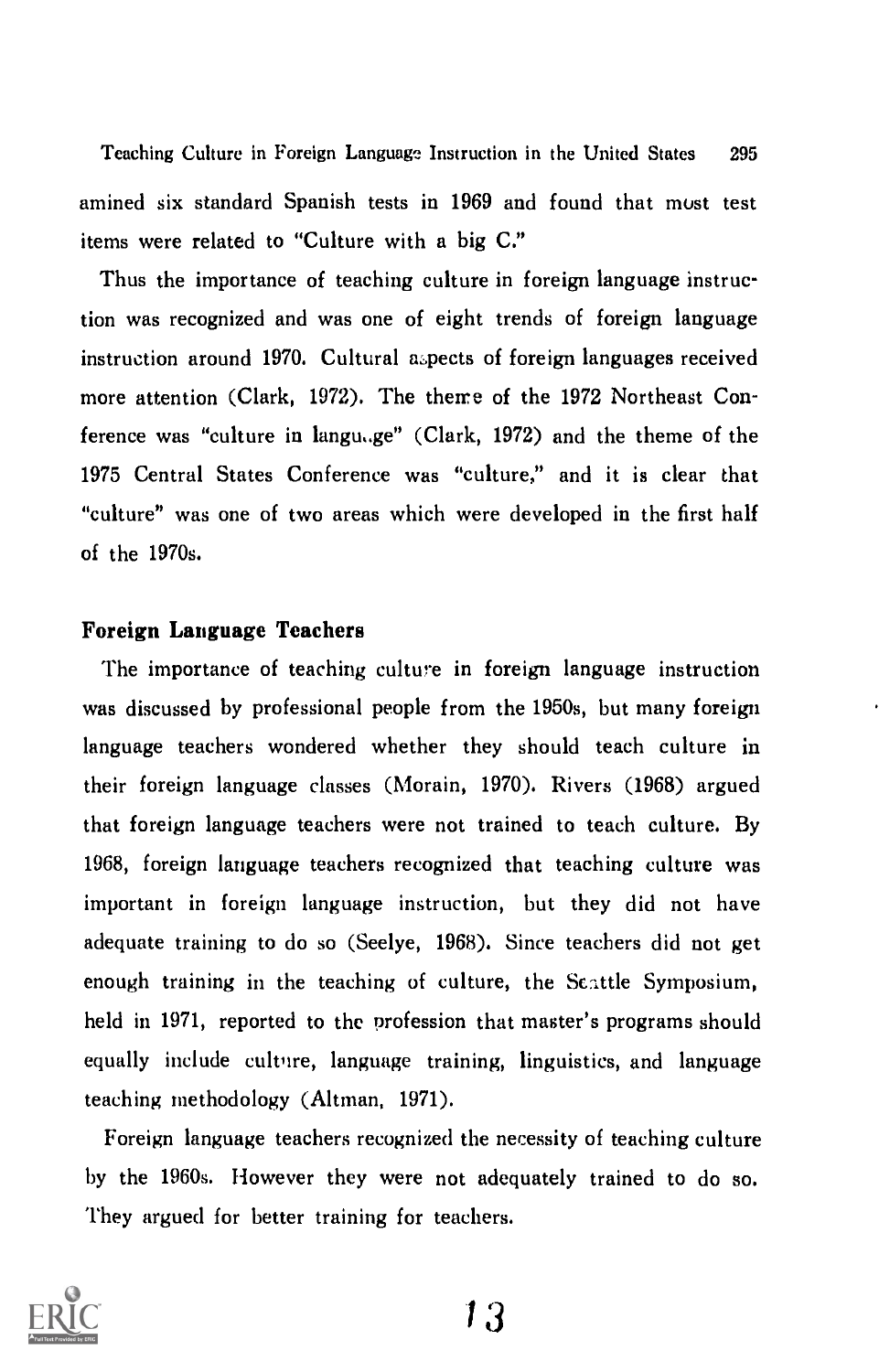### Teaching Materials

In the 1950s, the importance of teaching culture began to be recognized, and there was a trend to include the teaching of culture in foreign language instruction. The Modern Language Association (1953) advocated teaching materials based on cultural orientation which explained the differences between the target culture and the students' own culture.

As interest in teaching "culture with a small c" increased in the language teaching profession, it became more common in foreign language textbooks (Lafayette, 1975a). Thus new materials for the oral method included much information about everyday life in the target culture (Smith & Lemon, 1969). By the end of the 1970s, teaching materials included information about culture in various ways, based on practical research. The materials tended to include cultures of countries does to the United States and various cultures within the United States (Jenks, 1975; Fryer, 1975), Methods of teaching culture was also studied (Fryer, 1975), By the end of the 1970s, foreign language textbooks which made use of culture in various ways had been produced. However, there was still criticism that not enough cultural information was included in foreign language textbooks (Jenks, 1975),

## Foreign Language Programs

Since 1950, the inclusion of information about culture has increased greatly in foreign language instruction, The cultural information that was included was mainly "Culture with a big C," which emphasizes literature, art, etc. Marquardt (1967) and Christian (1967) studied

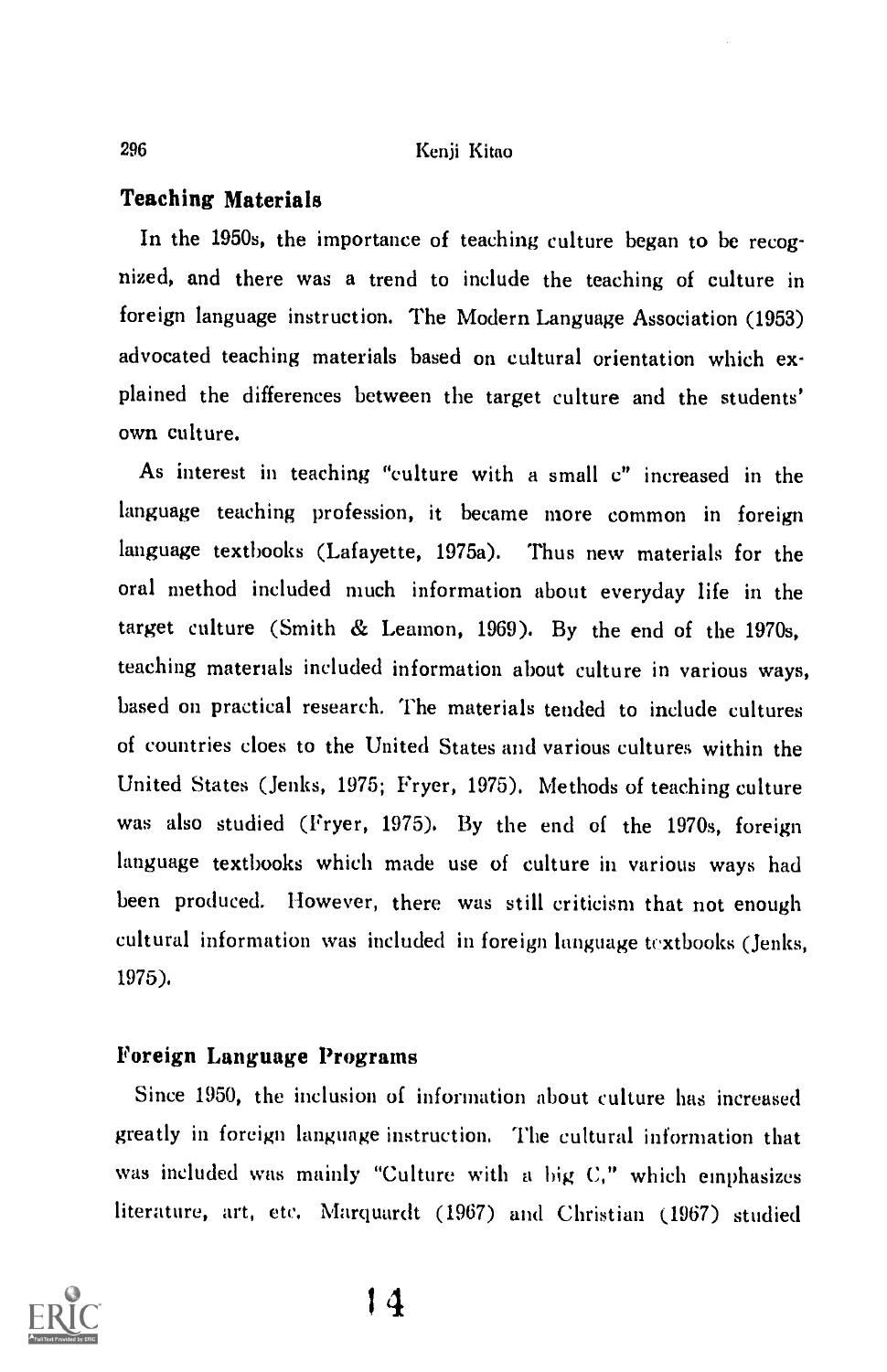Teaching Culture in Foreign Language Instruction in the United States <sup>297</sup> the teaching of culture using pieces of literature. However, as "culture with a small c" was adopted in foreign language instruction, teaching culture through literature was criticized by Nostrand (1966), Leward (1968) and Inhoof (1968).

Troyanovich (1972) proposed that foreign language curricula should emphasize anthropological culture rather than traditional literature. In addition, Nelson (1972) emphasized the importance of "culture with a small c" and recommended making foreign culture rather than foreign language a required course at the college level.

The teaching of culture was adopted in foreign language instruction in various ways. There were two important trends in foreign language instruction: programs combining foreign language instruction and study abroad, and foreign culture instruction in English in elementary foreign language courses. Hoe & Spack (1975) reported on high school students' short trip to France, and Wallach (1973) reported on the effect of studying abroad after one semester of foreign culture instruction. Students' understanding of the foreign culture deepened, they understood themselves better, and their motivation to study the foreign language increased after participating in these programs. The latter program included lectures explaining various aspects of the target culture, presentations by students on their particular interests in relation to the target culture, and field trips to places related to the target culture. Keller & Ferguson (1976) and Klayman (1976) reported on programs at the college level, and Bourque & Chehy (1976) reported on programs at the high school level. All researchers reported that students liked the inclusion of teaching about the target culture, and as a result of the programs, the number of students who wanted to

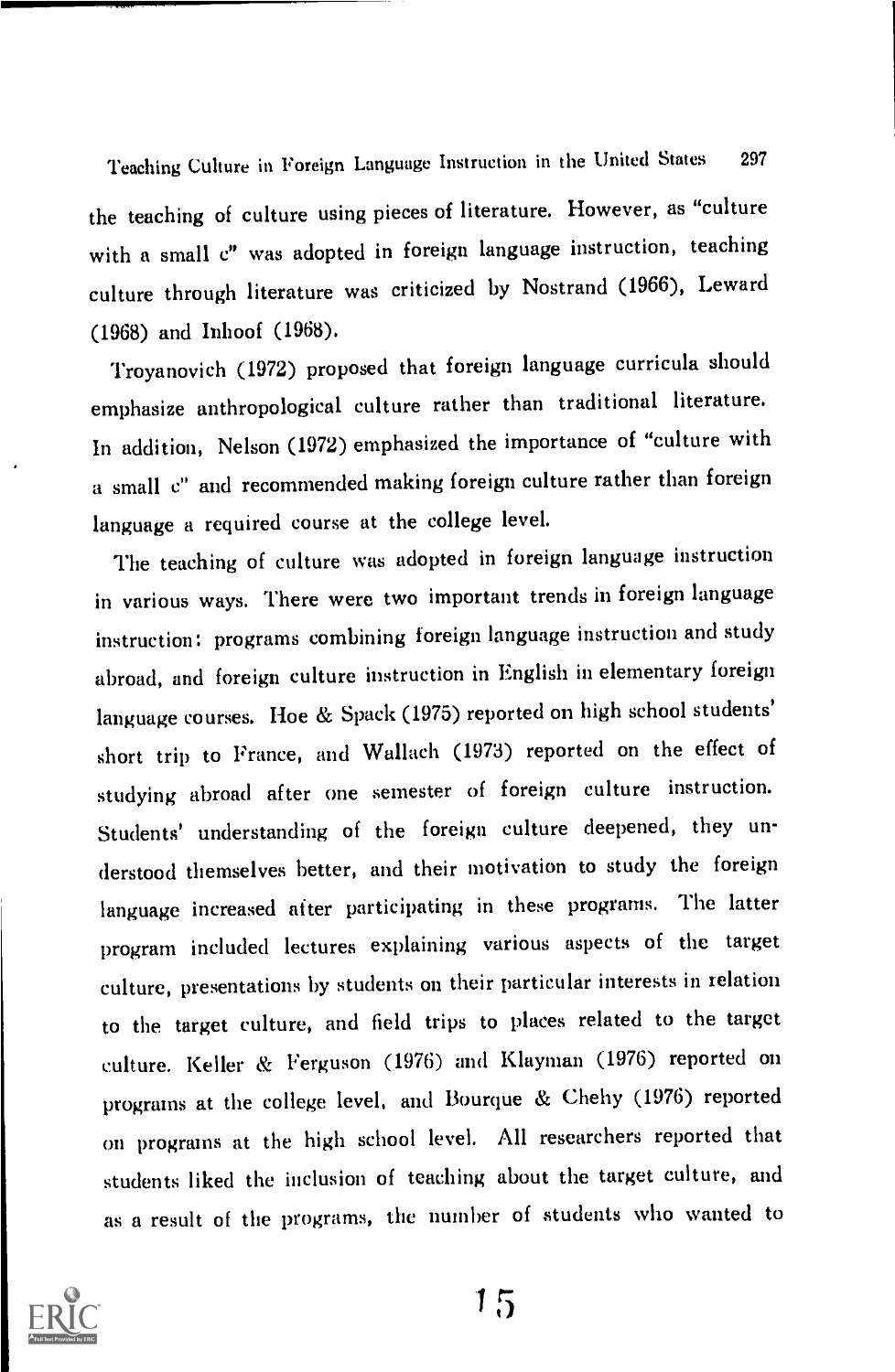study foreign languages increased.

As I have discussed, teaching culture in foreign language instruction in the United States was increased as intercultural communication increased in the 1950s. The change from emphasis on "Culture with a big C" to "culture with a small c" has taken place since 1968, and teaching about daily life in the target culture was widely adopted. Many study abroad programs were started. Cultural instruction continued to be improved through the end of the 1970s.

## Benefits of Culture Instruction

As I have already discussed, we can understand the target language better, enhance international understanding, communicate better with people of different cultures, and understand our own culture better by studying other cultures. In addition, there are other benefits of studying culture.

First, studying culture gives students a reason to study the target language (Stainer, 1971). Wallach (1973) found that teachers of foreign languages and foreign literature knew that understanding cultures made studying foreign languages and literature more meaningful.

Bals (1971) reported on a study that compared American students who studied cultural patterns of German teenagers in German for ten minutes every day for ten weeks with students who studied German only from a textbook. In the group that had additional cultural instruction, none of the students dropped the course (compared to three in the other group) and the grades of the students who received cultural instruction were better. Many students studied foreign languages just because they were required. In this case, studying culture

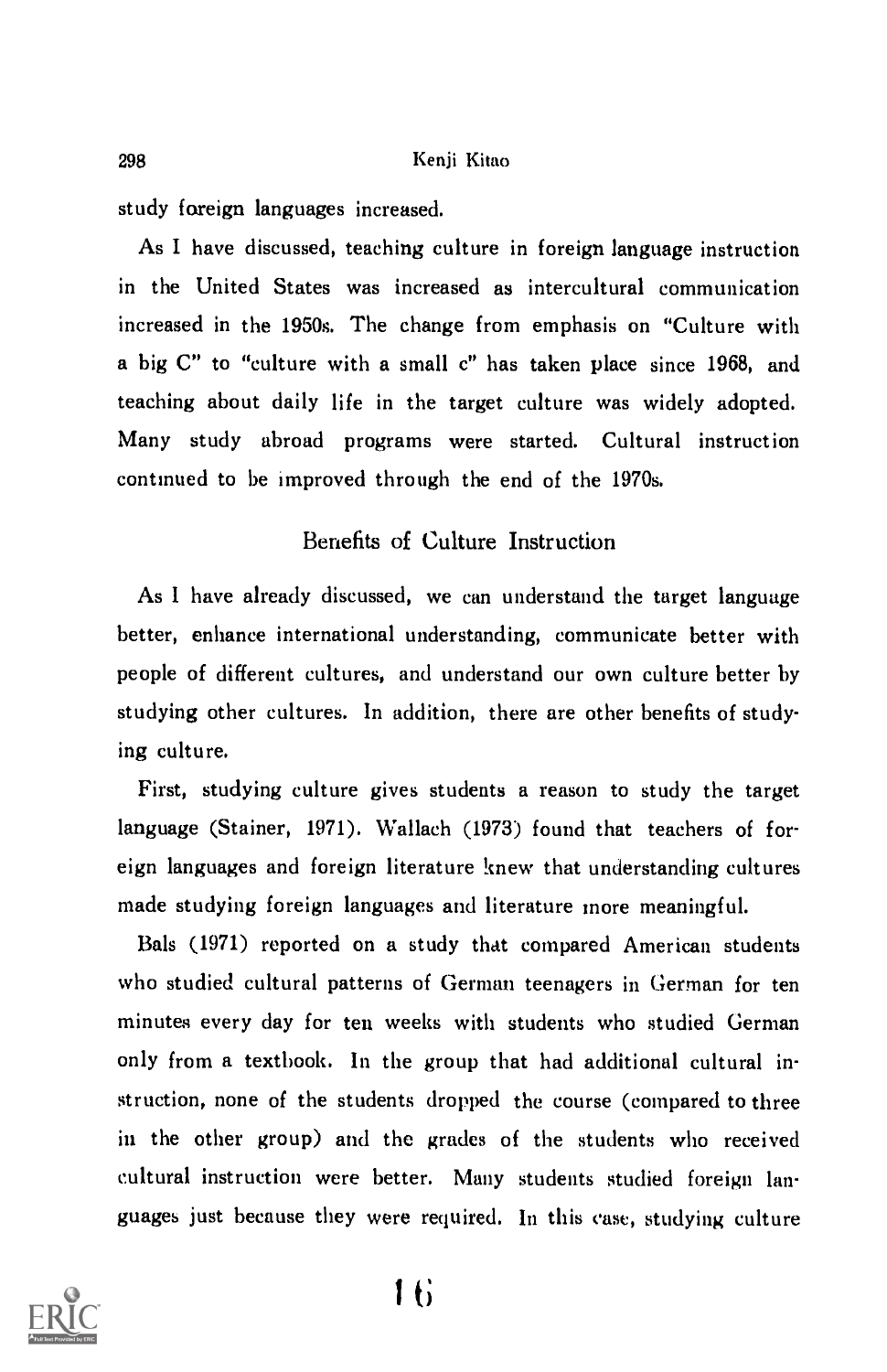Teaching Culture in Foreign Language Instruction in the United States <sup>299</sup> gave students a reason for studying foreign languages.

Second, studying culture makes studying foreign languages real. Students have difficulty relating to the people of another culture without knowing anything about them. Chastain (1971) argued that explaining cultural aspects of language would help students relate the abstract sounds and forms of a language to real people and places.

Third, studying culture increases students' interest. Students like activities based on culture, including singing, dancing, role playing, skits, doing research on countries and people, etc. Wallach (1973) reported that there was a high correlation between the foreign language which students were studying and their choice of foreign countries to visit or live in. The study of culture increases students' curiosity about and interest in the target countries, their people, and their culture.

Fourth, studying cultures motivates students to study foreign languages. Brooks (1968) argued that this type of motivation is very strong. Keller & Ferguson (1976) reported that Murray State University offered a course entitled "A Cultural Introduction to Foreign Language Study" during both terms of the academic year 1974-1975. Several professors introduced the cultures of the foreign languages they taught. As the result of this course, students showed an increased interest in studying foreign languages and foreign cultures. Klayman (1976) reported the results of offering a course entitled "Contemporary France: Its Heritage and Influence," which was established in order to reverse the decline in enrollment in French in a four-year college. This lecture course taught in English was very popular, and Klayman strongly suggested that other foreign language departments offer similar courses.

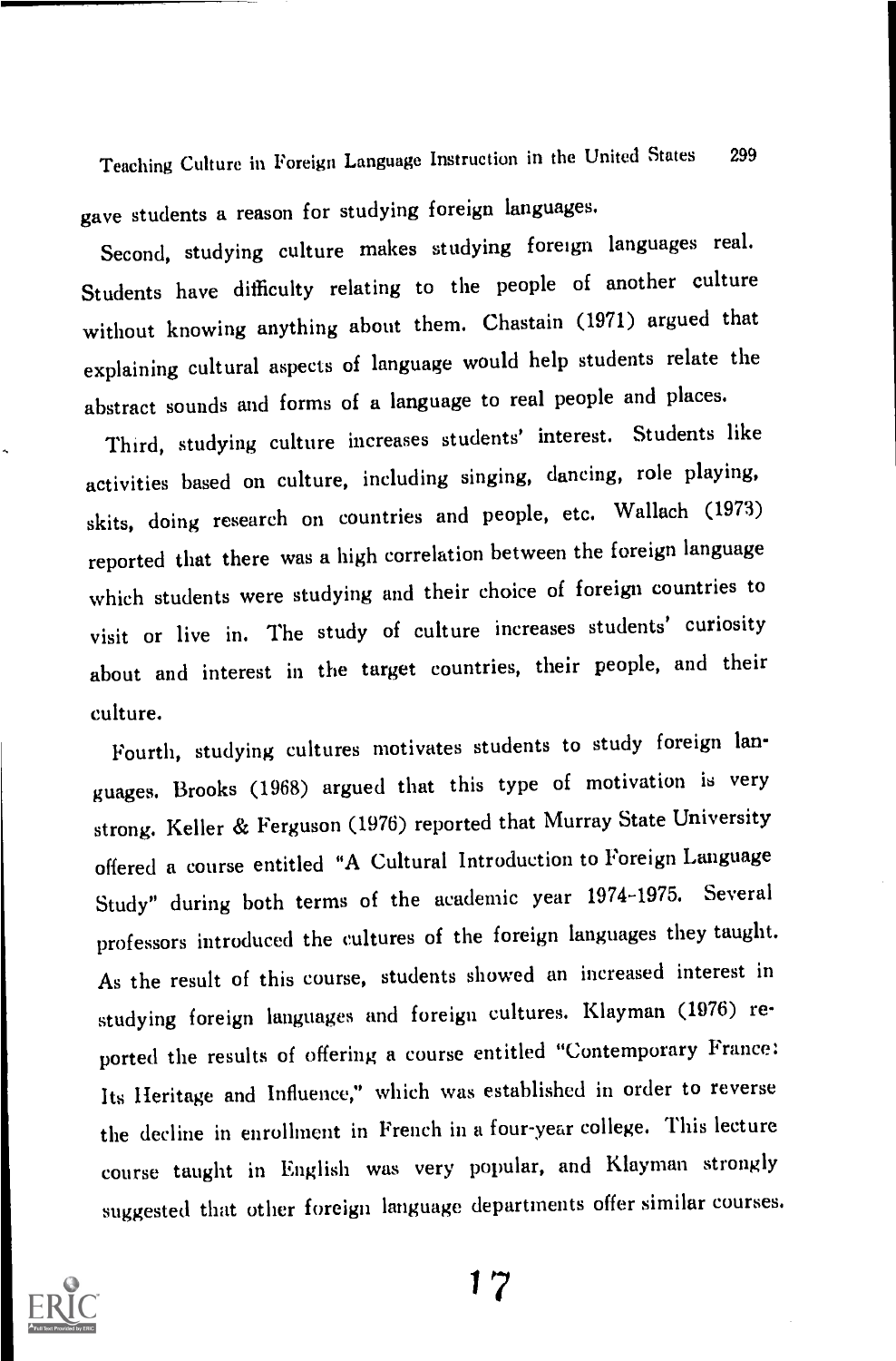Leward (1974) reported on the results of classes based on culture in sophomore French and Spanish classes which was offered for two years. Students evaluated the classes based on culture more highly than traditional classes.

In addition to such long-term motivation, teaching culture is effective for short-term motivation. Steiner (1971) argued that introduction of culture is very useful for instant motivation. He emphasized by saying "When pace lags, when the eyes drop, when the heat comes, the smart teacher will have the cultural unit" (Steiner, 1971, p. 63).

Fifth, studying culture is useful not only for understanding people of other cultures but to help students understand themselves and their own culture. Rivers (1968) argued that most students were culture bound, that is, their entire view of the world was determined by the values of their own culture and they had difficulty understanding or accepting people with points of view based on other views of the world. This aspect of teaching culture was emphasized in the United States in the 1970s.

Sixth, studying culture gives students a liking for the people of that culture (Cooke, 1970).

Seventh, studying culture is a useful part of general education. The Modern Language Association has held this position from its early days (M. L. A., 1953).

## Conclusion

As I have discussed, studying culture is useful as part of foreign language instruction because of its influence on language and communication. It has additional benefits as well, including increased

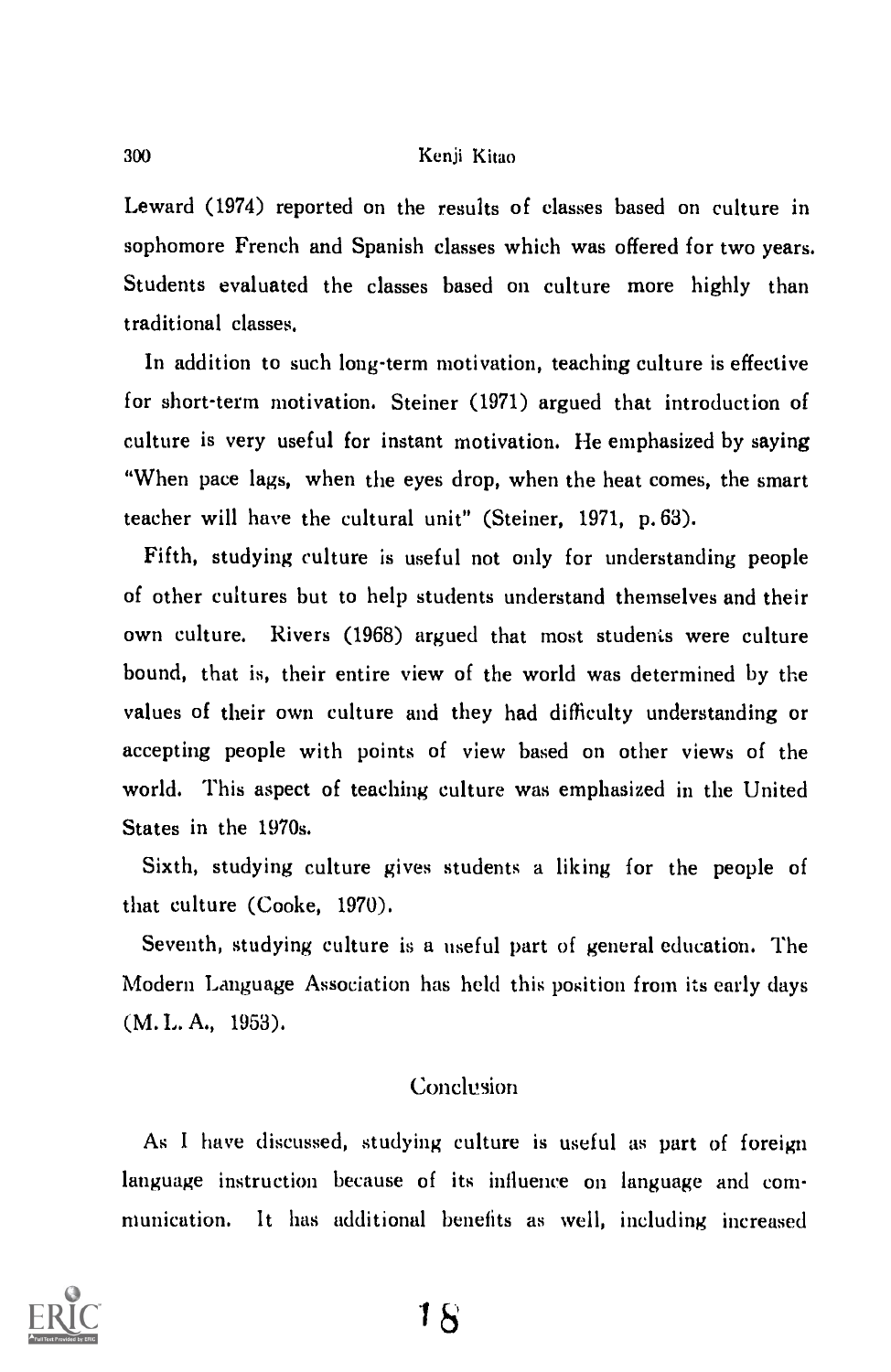Teaching Culture in Foreign Language Instruction in the United States 301 interest and motivation for language study, improved understanding of one's own culture, and increased understanding of and liking for people of the target culture. I have not found any writers who listed disadvantages of studying cultures in foreign language classes.

By the end of the 1970s, the advantages of teaching culture in foreign language classes were virtually universally accepted, and culture was widely taught in language classes. However, questions remained about what should be taught and how it could be most beneficially taught. These questions were faced more and more in the 1980s, and in a future paper, I will discuss the teaching of culture in the 1980s and how these questions have been dealt with.

#### List of References

- Altman, H.B. (1971). Seattle symposium on the training of foreign language teachers. The Modern Language Journal,  $55(4)$ ,  $229-232$ .
- Bals, H. (1971). The effects of adding content in culture to the German curriculum: A method of study. Unpublished Ed. D. Dissertation. Athens, Georgia: University of Georgia.
- Banathy, B. H. (1974). Current trends in college curriculum: A systems approach. In E.M. Birkmaier (Ed.), ACTFL review of foreign language education: VOL I, Foreign language education: An overview (pp. 105-140). Skokie, IL: National Textbook.
- Beaujour, M. (1969). Teaching culture in the foreign environment-Goals: and non-goals. The Modern Language Journal, 53(5), 317-320.
- Bourgeacq, J. A. (1970). De la language a la tolerance. French Review, 44, 341-348. Cited by Morain (1970).
- Bourque, J. M. (1974). Study abroad and intercultural communication. In G. A. Jarvis (Ed.), ACTFL review of foreign language education: Vol. 6. Challenge of communication (pp. 329-351). Skokie. IL: National Textbook.
- Bourque, J. & Chehy, L. (1976). Exploratory language and culture: A unique program. Foreign Language Annals 9(1). 10-16.

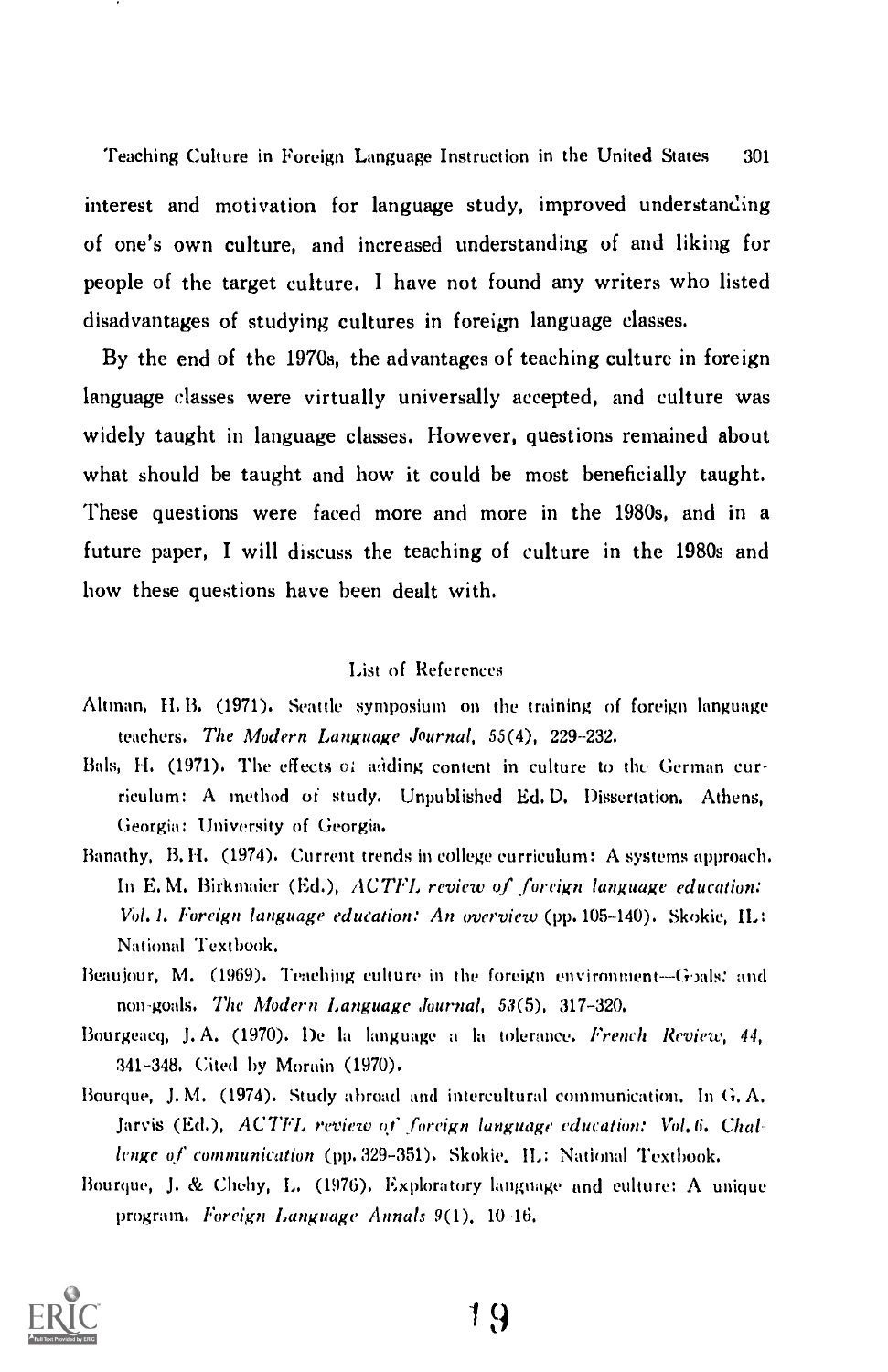- Brooks, N. (1964). Language and language learning: Theory and practice. New York: Harcourt, Brace & World.
- Brooks, N. (1966). The ideal preparation of foreign language teachers. The Modern Language' Journal, 50(2), 71-78.
- Brooks, N. (1968). Teaching culture in the foreign language classroom. Foreign Language Annals, 1(3), 204-217.
- Chastain, K. (1971). The development of modern language skills: Theory to practice. Chicago: Rand McNally.
- Christian, C. C. Jr. (1967). Literary representation and sociolingual analysis: Social class in Latin America. Dissertation Abstracts, 28, 2239A.
- Clark, J. L. D. (1972). Measurement implications of recent trends in foreign language teaching. In D. L. Lange & C. J. James (Ed.), ACTFL review of foreign language education: Vol. 4. Foreign language education: Reappraisal (pp. 219-257). Skokie, IL: National Textbook.
- Cooke, M. A. (1970). Suggestions for developing more positive attitude toward native speakers of Spanish. In H. N. Seelye (Ed,), Perspectives for teachers of Latin American culture. Springfield, IL: State Department of Public Instruction.
- Dewey, J. (1968). My pedagogic creed. In K. I. Grezi & J. E. Kyers (Eds.), Teaching in American culture. New York: Holt, Rinehart and Winston. (Reprinted from The School Journal, 1897, 54)
- Edgerton, M. F. (1971). A philosophy for the teaching of foreign languages. The Modern Language Journal, 55(1), 5-15.
- Fries, C.C. (1945). Teaching and learning English as a foreign language. Ann Arbor: The University of Michigan Press.
- Fryer, T. B. (1975), Free to explore: Curricular development. In G. A. Jarvis (Ed.), ACTFL review of foreign language education: Vol. 7. Foreign language education: A reappraisal (pp. 9-46). Skokie, IL: National Textbook Company.
- Georgetown University, School for Foreign Service. (1951). Reports on the Round Table Meetings on Linguistics and Language Teaching. Washington, D. C.: Georgetown University Press,

Gritner, F. M. (1969). Teaching foreign languages. New York : Harper & Row.

Hazumi, E. (1974). The TESOL convention sankaiki [A report of the TESOL convention]. Gendai Eigo Kyoiku [Modern English Teaching], 11(4), 33.

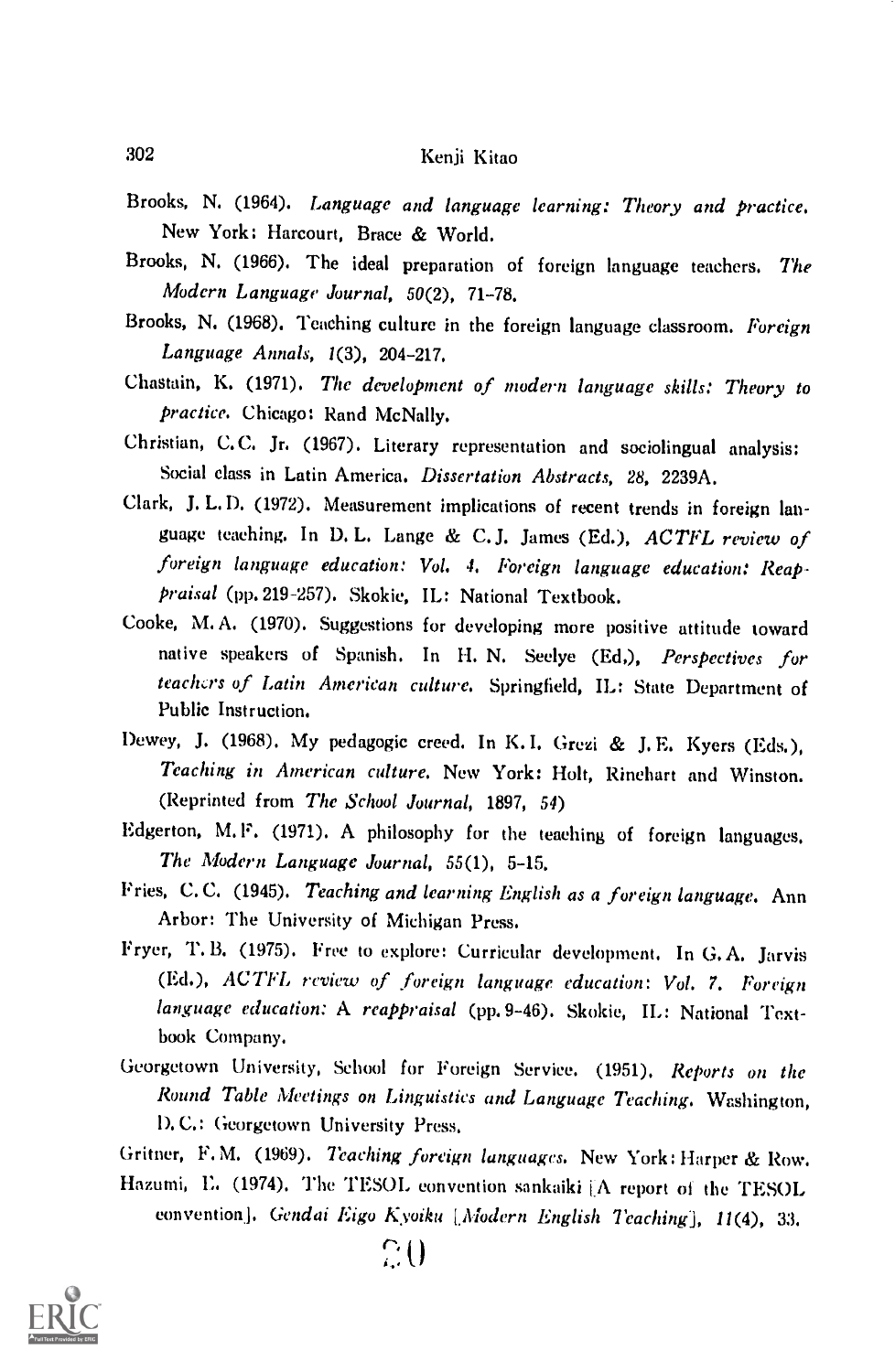Teaching Culture in Foreign Language Instruction in the United States 303

- Hoe, J. A. & Spack, I). W. (1975). Effects of a three-phase acculturation process on language skill development and social and personal attitudes of high school French students. Foreign Language Annals, 8(3), 220-226.
- Inhoof, M. (1968), Controlling cultural variations in the preparation of TESOL materials. TESOL Quarterly, 2(1), 39-42.
- Jenks, F. L. (1975). Foreign language materials: A status report and trends analysis. In G.A. Jarvis (Ed.), ACTFL review of foreign language education: Vol. 7. Foreign language education: A reappraisal (pp. 93-128). Skokie, IL: National Textbook.
- Jespersen, O. (1904). How to teach a foreign language. London: Allen A. Urwin.
- Jursi, J. A. (Ed.). (1970). Foreign languages and the "new" students, reports of working committees of the Northeast Conference on the Teaching of Foreign Languages. New York: Modern Language Association Material Center,
- Keller, H, H. & Ferguson, J. W. (1976). A cultural introduction to foreign languages. Foreign Language Annals, 9(1), 50-55.
- Kelly, L. G. (1969). 25 centuries of language teaching. Rowley, MA: Newbury House.
- Kirch, M.S. (1970). Relevance in language and culture, The Modern Language Journal, 54(6), 413-415.
- Kitao, K. (1974). Dai 8kai TESOL convention ni sunka shite [Attending the eighth TESOL convention]. Eigo Kyoiku [The English Teachers' Magazine], 23(4), 86.
- Kitao, K, (1976). Saikin no beikoku no eigo kyoiku dai 10kai TESOL convention ni sanka shite [Recent English teaching in the United States - Attending the tenth TESOL convention], Eigo Kyoiku, 25(3), 40-41,
- Kitao, K. (1977). The teaching of American culture in English courses in Japan. Unpublished Ph.D. dissertation. Lawrence, KS: University of Kansas.
- Kitao, K. (1979, July-August). Saikin no beikoku ni okeru eigo kyoiku no doko [Recent trends of English teaching in the United States]. Eigo no Mado LEnglish Classroom], 196, 13-16.
- Klayman, N. B. (1976). Teaching culture in English to motivate foreign language study. Foreign Language Annals, 9(4), 289-293.
- Krober, A. I. & Kluckhohn, C. (Eds.). (1954), Culture: A critical review of concepts and definitions. New York: Random House,

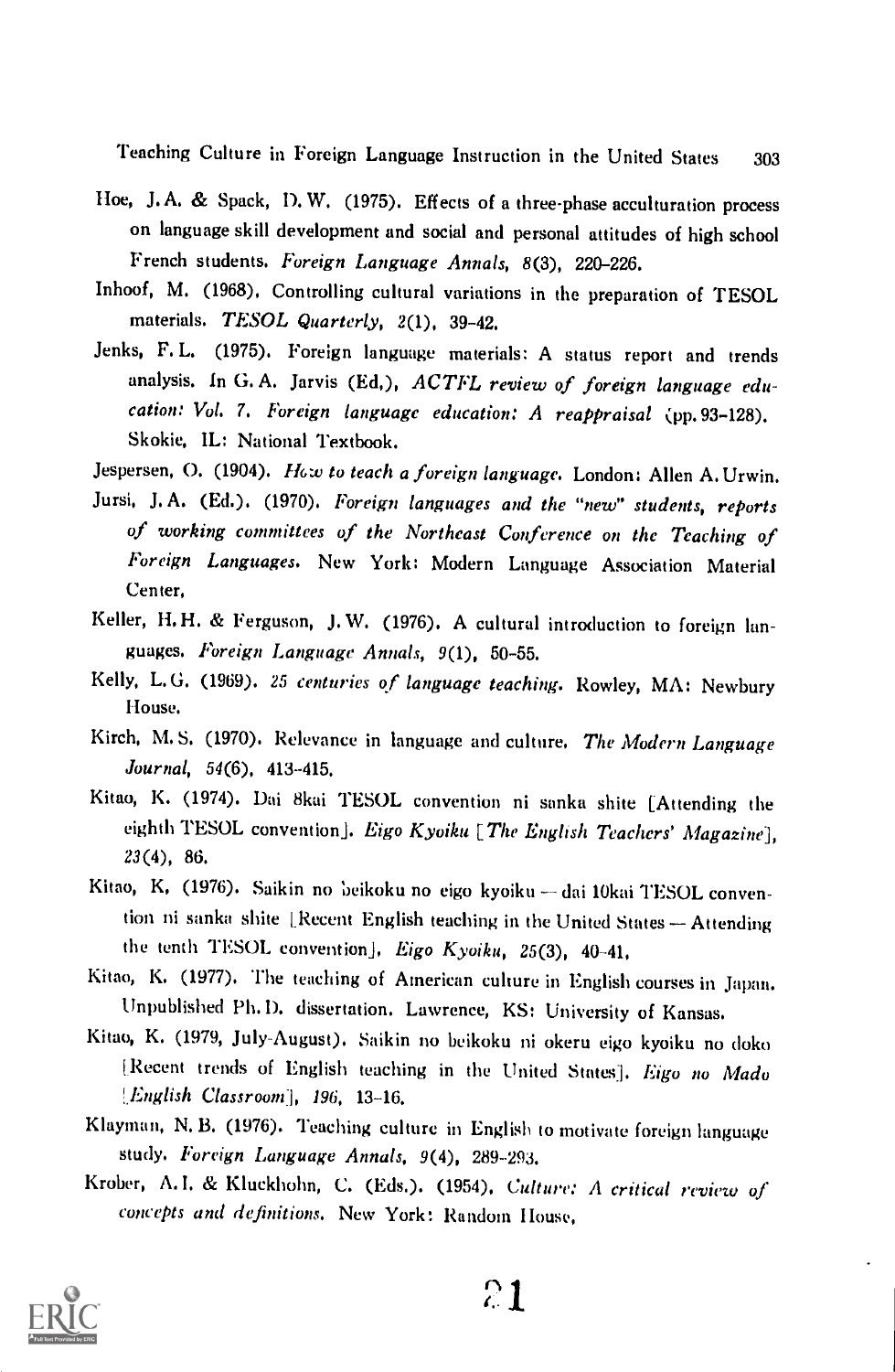- Lafayette, R.C. (1975a). Culture: An individualized instruction option. In F.M. Gritner (Ed.), Student motivation and foreign language teacher (pp.81-94). Skokie, IL: National Textbook.
- Lafayette, R.C. (1975b). Foreign language in a multi-ethnic society: The 1975 Central States Conference. The Modern Language Journal, 59(5 & 6), 272-275.
- Lafayette, R.C. (1975c). Introduction. In R.C. Lafayette (Ed.), The cultural revolution in foreign language teaching  $-A$  guide for building the modern curriculum. Skokie, IL: National Textbook.
- Leward, H. E. (1968). A tentative outline of problems in the knowledge understanding and teaching of cultures pertaining to the target language. The Modern Language Journal, 52(5), 301-309.
- Leward, II. E. (1974). Theory and practice in culture teaching on the second-year level in French and Spanish. Foreign Language Annals, 7(6), 660-667.
- Marquardt, W.F. (1967). Literature and cross-culture communication in English for international stt lents. The Florida FL Reporter, 5(2).
- Meade, B. & Morain, G. (1973). The culture cluster. *Foreign Language Annals*, 6(3), 331-338.
- Meras, E. A. (1964). A language teacher's guide. New York: Ilarper & Brothers.
- The Modern Language Association. (1953). Developing cultural understanding through foreign language study: A report of the M. L. A. Interdisciplinary Seminar in Language and Culture. P. M. L. A.,  $68(5)$ , 1196-1218.
- The Modern Language Association. (1956). F. L.'s and international understanding. P. M. L. A., 71(4, part 2).
- Morain, G. G. (1970). Cultural pluralism. In D. L. Lange (Ed.), Britanica review of foreign language education (pp. 59-95). Chicago: Encyclopedia Britanica.
- Morito, Y. (1975). Dai 9kai TESOL taikai to saikin no eigo kyojuho [The ninth TESOL convention and recent English teaching methods]. Eigo Kyoiku, 24(7), 54-55.
- Nelson, R. J. (1972). Culture and culture: An integrated, multidisciplinary ap proach to foreign languages requirements. The Modern Language Journal, 56(4), 210-218.
- Nostrand, II. L. (1966). Describing and teaching the sociocultural context of a foreign language and literature. In A. Valdman (Ed.), *Trends in language* teaching (pp. 1-25). New York: McGraw-Hill.

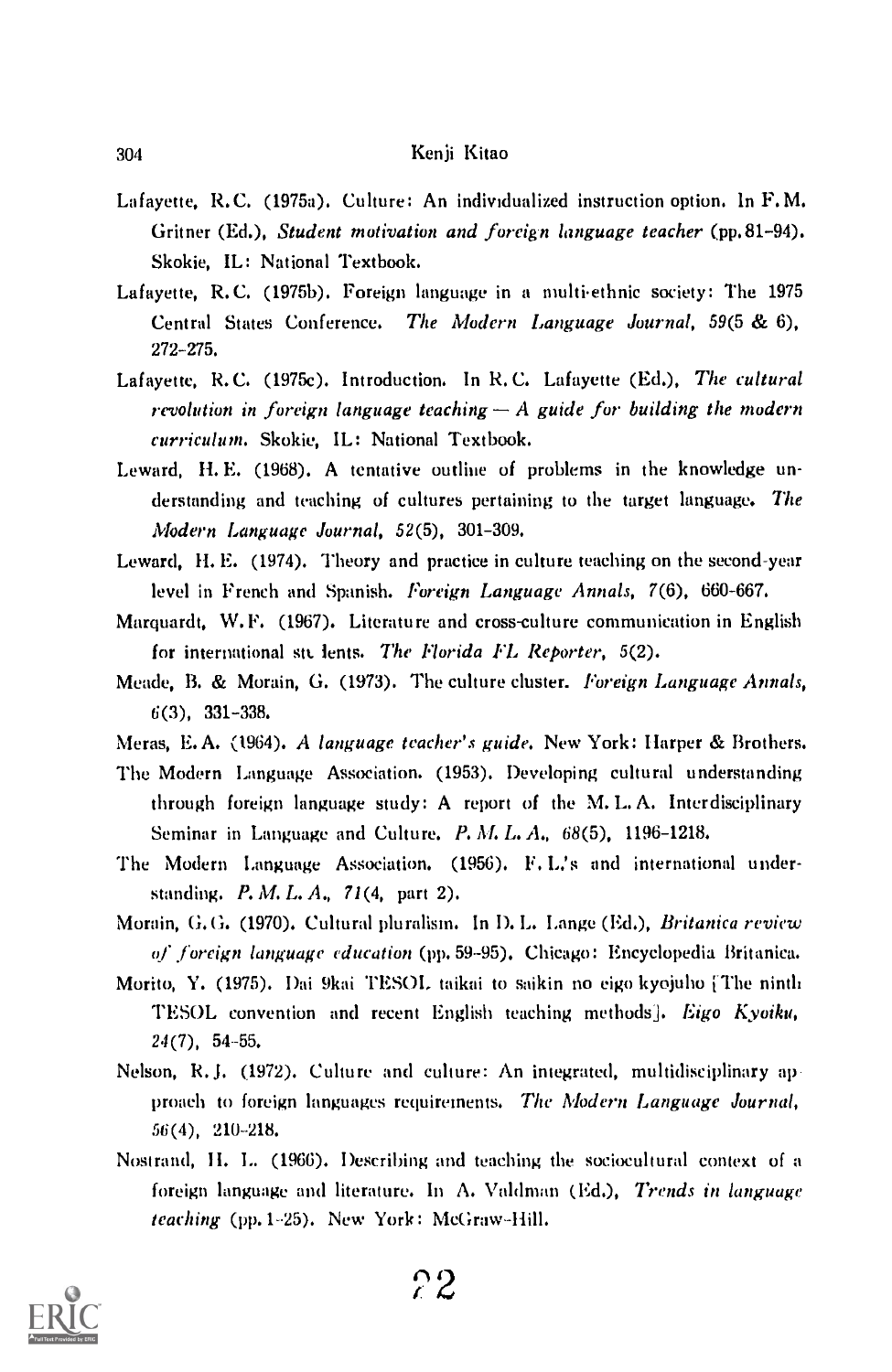Teaching Culture in Foreign Language Instruction in the United States <sup>305</sup>

- Nostrand, H. L. (1967). Language, culture and curriculum. In M. R. Donoghue (Ed.), Foreign language and schools: A book of readings (pp. 237-246). Dubouque, Iowa: WMC Brown.
- Nostrand, H. L. (1968). Levels of socio-cultural understanding for language classes. In A handbook on Latin America for teachers: Methodology and annotated bibliography. Springfield, IL: Office of Public Instruction.
- Nostrand, H. L. (1974). Empathy for a second culture: Motivations and techniques. In G.A. Jarvis (Ed.), ACTFL review of foreign language education: Vol. 5. Responding new realities (pp. 263-327). Skokie, IL: National Textbook.
- Otani, Y. (1976). Bilingualism/biculturalism eno dappi Konnendo (1975) no TESOL convention [Move to bilingualism/biculturalism 1975 TESOL convention]. JACET Tsushin [JACET Newsletter], 24, 6-7.
- Piedler, F. E., Mitchella, T., & Triandis, H.C. (1971). The culture assimilator: An approach to cross-cultural training. Journal of Applied Psychology, 55(2), 95-102.
- Rivers, W.M. (1968). Teaching foreign-language skills. Chicago: The University of Chicago Press.
- Sapir, E. (1970). The status of linguistics as a science. In D. G. Mandelbaum (Ed.), Culture, language, and personality (pp. 65-77). Berkley: University of California Press.
- Secondary Education Board, Milton, Massachusetts. (1948). Final report of the committee on modern foreign languages. In M. Newmark (Ed.), Twentieth century modern language teaching. New York: New York Philosophical Library.
- Seelye, II. N. (1968). Analysis and teaching of the cross-cultural content. In E. M. Birkmaier (Ed.), ACTFL review of foreign language education: Vol. I. Foreign language education: An overview (pp. 37-81). Chicago: Encyclopedia Britanica.
- Seelye, H. N. (1975). Teaching cultures: Strategies for forcign language educators. Sko. e. IL: National Textbook.
- Smith, G. & Leaman, N. P. (1969). Effective foreign language instruction in the secondary school. Englewood Cliffs, New Jersey: Prentice-Hall.